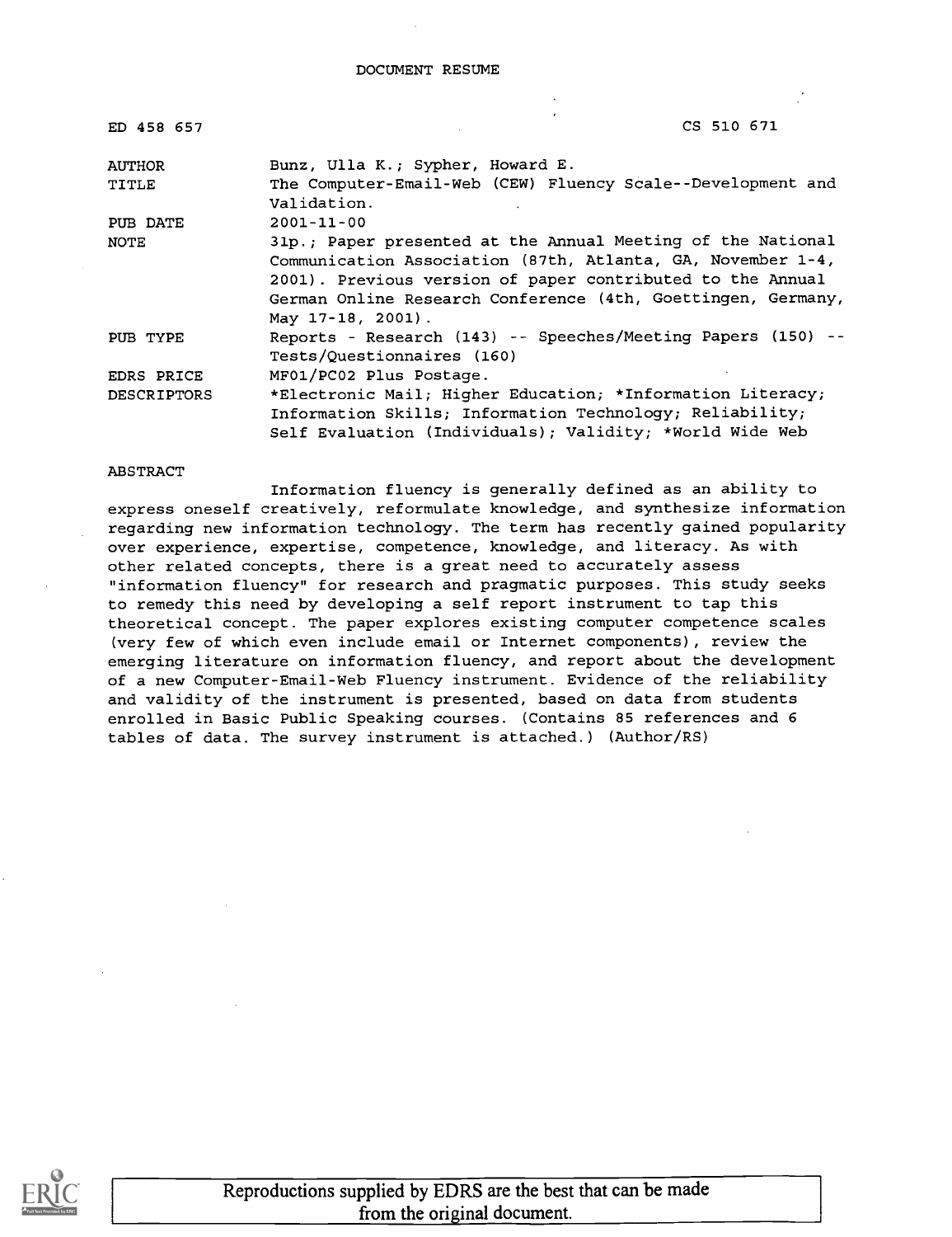# The Computer-Email-Web (CEW) Fluency Scale - Development and Validation

# Ulla K. Bunz University of Kansas

### Howard E. Sypher Virginia Tech

Presented at the 87<sup>th</sup> annual conference of the National Communication Association, Atlanta, GA, USA November, 2001

> Contact: Ulla Bunz Communication Studies University of Kansas 1440 Jayhawk Blvd. Lawrence, KS 66045 Email: ulla@ku.edu

Note: A previous version of this paper was presented at the 4<sup>th</sup> German Online Research conference in Goettingen, Germany, in May, 2001. Online proceedings are available at http ://server3 .uni-psych.gwdg.de/gor/contrib/articles.html

U.S. DEPARTMENT OF EDUCATION Office of Educational Research and Improvement EDUCATIONAL RESOURCES INFORMATION CENTER (ERIC)

- O This document has been reproduced as received from the person or organization originating it.
- El Minor changes have been made to improve reproduction quality.

0671

Points of view or opinions stated in this document do not necessarily represent official OERI position or policy.

PERMISSION TO REPRODUCE AND DISSEMINATE THIS MATERIAL HAS BEEN GRANTED BY

<u>U. K. 1</u>

TO THE EDUCATIONAL RESOURCES INFORMATION CENTER (ERIC)

1

BEST COPY AVAILARIF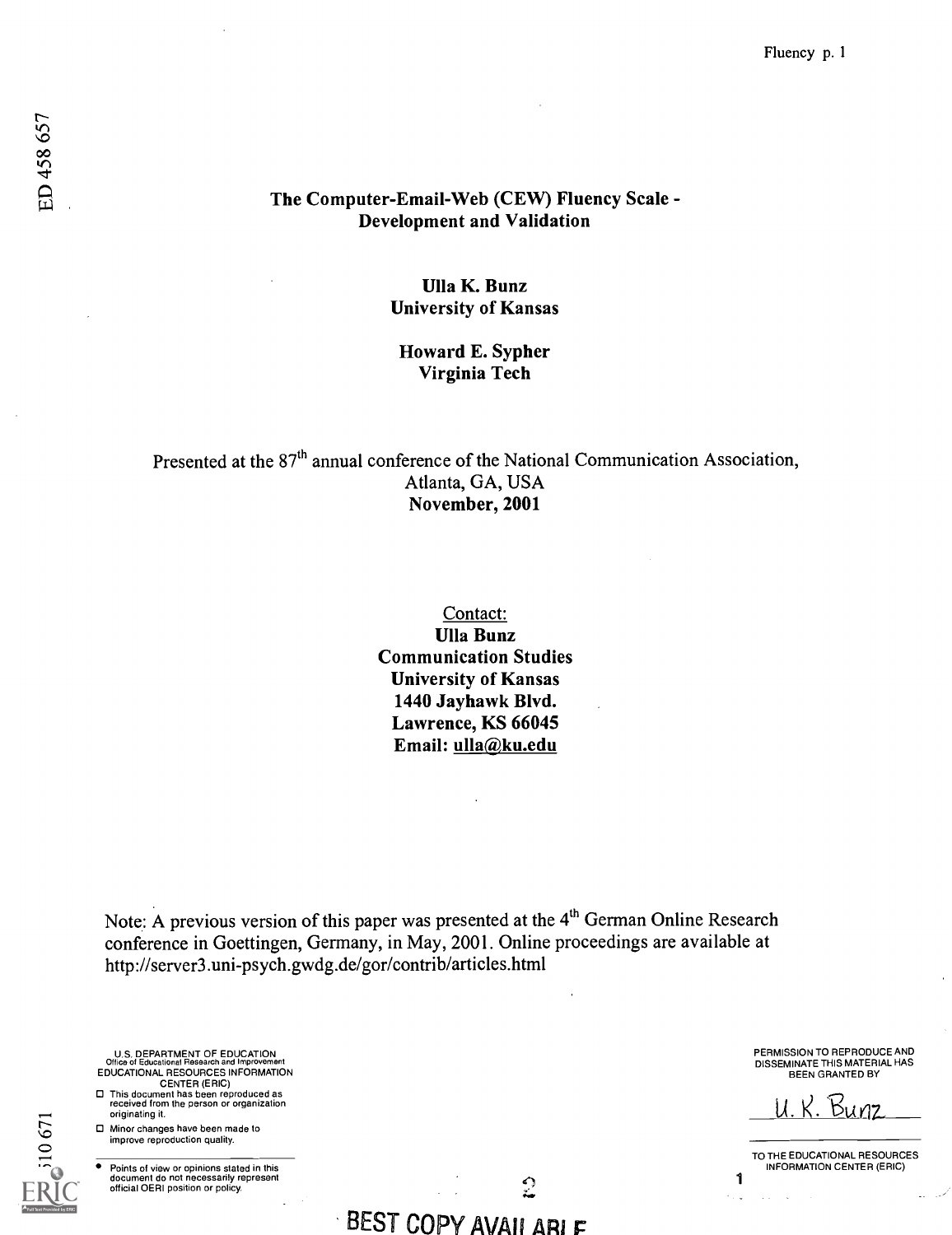# ABSTRACT

Information fluency is generally defined as an ability to express oneself creatively, reformulate knowledge, and synthesize information regarding new information technology. The term has recently gained popularity over experience, expertise, competence, knowledge, and literacy. As with other related concepts, there is a great need to accurately assess "information fluency" for research and pragmatic purposes. This study seeks to remedy this need by developing a self report instrument to tap this theoretical concept. In the paper the researchers explore existing computer competence scales (very few of which even include email or Internet components), review the emerging literature on information fluency, and report about the development of a new Computer-Email-Web Fluency instrument. Evidence of the reliability and validity of the instrument is presented.



 $\Im$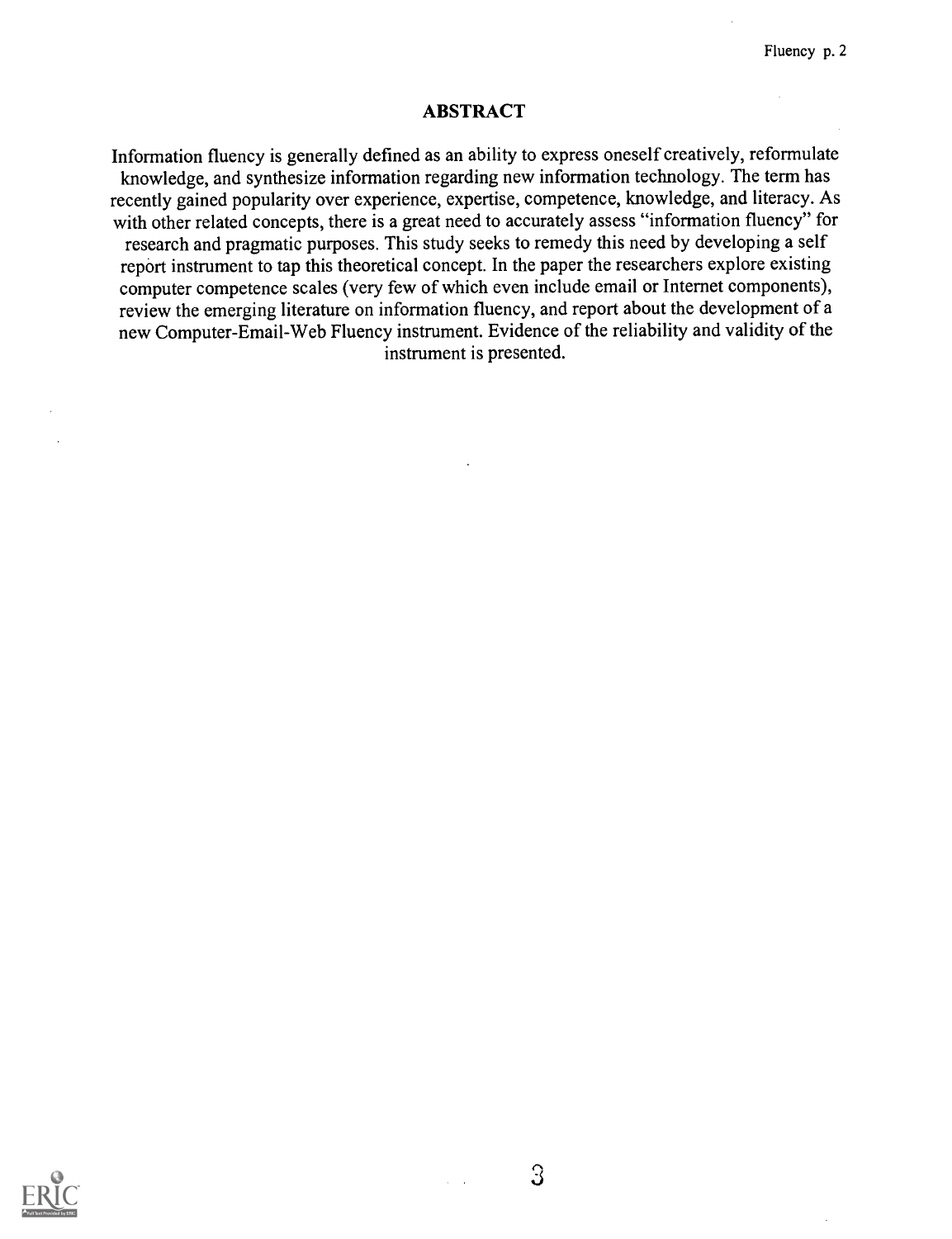$\sim$ 

| <b>TABLE OF CONTENTS</b> |  |
|--------------------------|--|
|--------------------------|--|

|                                                                | 4  |
|----------------------------------------------------------------|----|
|                                                                | 4  |
|                                                                | 7  |
|                                                                | 7  |
|                                                                | 7  |
|                                                                | 7  |
|                                                                | 8  |
|                                                                | 8  |
|                                                                | 8  |
| Description of the CEW Fluency Scale                           | 9  |
| Research Design and Method of Analysis                         | 9  |
|                                                                | 9  |
| Basic Frequencies and Internal Reliability                     | 9  |
|                                                                | 9  |
|                                                                | 9  |
| Web Navigation and Web Editing                                 | 10 |
|                                                                | 10 |
| Correlation Between Subscales                                  | 10 |
|                                                                | 10 |
|                                                                | 11 |
|                                                                |    |
|                                                                | 11 |
|                                                                | 11 |
| Description of the CEW Fluency Questionnaire                   | 12 |
| Research Design and Method of Analysis                         | 12 |
|                                                                | 12 |
| Basic Frequencies and Internal Reliability                     | 12 |
|                                                                | 13 |
|                                                                | 13 |
|                                                                | 14 |
|                                                                | 14 |
|                                                                | 15 |
|                                                                | 16 |
| References.                                                    | 17 |
| Appendix                                                       |    |
| Table 1: Means, Standard Deviations, and Item Correlations for |    |
|                                                                | 22 |
| Table 2: Varimax Rotated Factor Loadings for CEW Fluency       |    |
|                                                                | 23 |
| Table 3: Correlations Between CEW Fluency Subscales Pilot 2    | 23 |
| Table 4: Correlations Between CEW Fluency Subscales Study 3    | 24 |
| Table 5: Correlations Between CEW Fluency and Other Questions  |    |
|                                                                | 24 |
|                                                                | 25 |
|                                                                | 26 |
|                                                                |    |

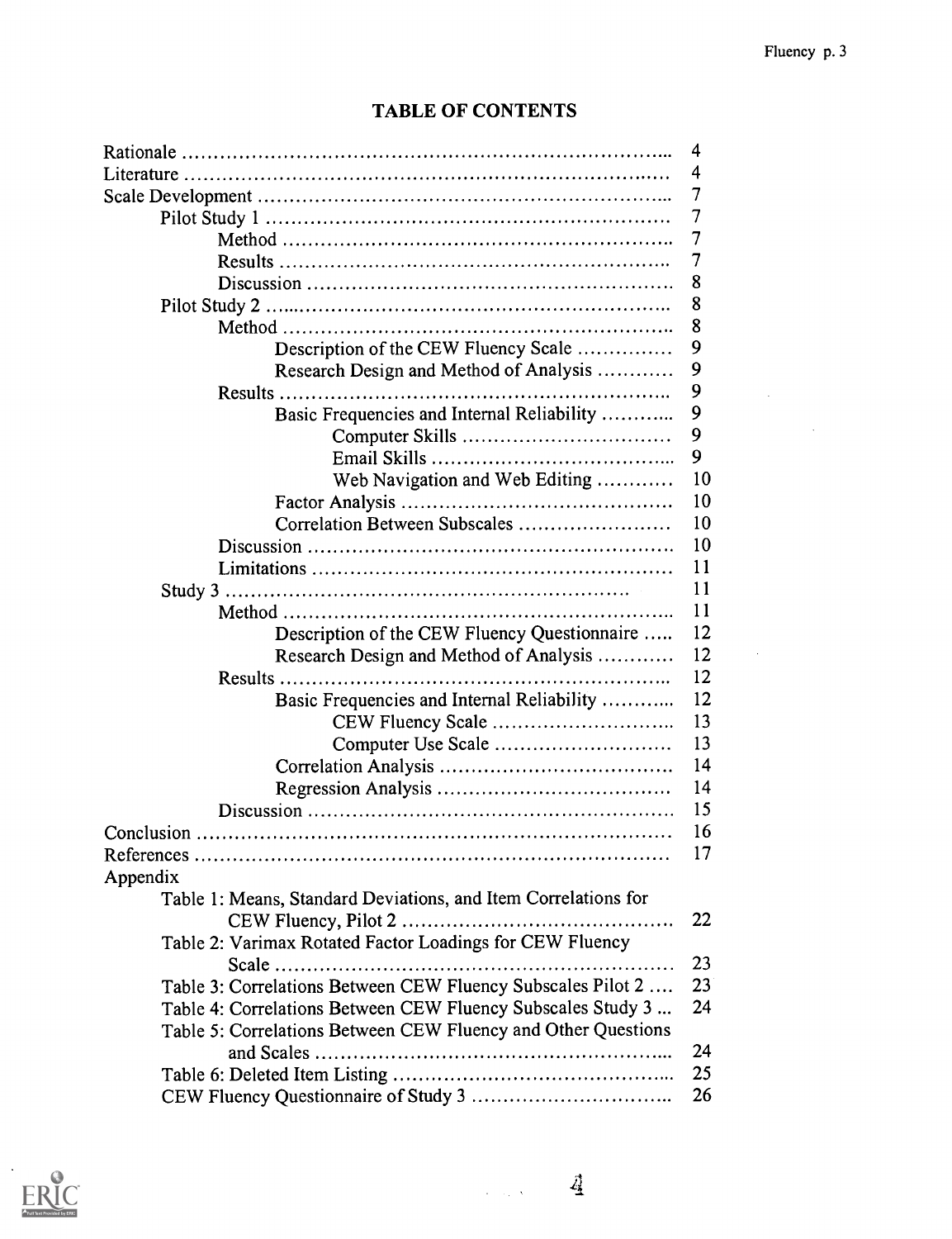# RATIONALE

It's clear that the conceptualization and measurement of any set of skills is extremely difficult. It should not be surprising therefore that scholars, researchers and practitioners interested in assessing computing/technological understanding and skills have been challenged to develop measurement tools that adequately capture and assess components of these skill sets. Recently a national level board of scientists and practitioners in the United States was formed to make some sense of this developing area. In their response to this challenge, the Committee on Information Technology Literacy (CITL) of the National Research Board issued a report, Being fluent with information technology. In this monograph, the Committee focused on "fluency" and distinguished it from other commonly used terms including literacy and competency. According to the report, fluency is "a term connoting a higher level of competency" (Committee on Information Technology 1999, p. 2). Some of the differences between fluency and competency are first, that fluency entails a lifelong learning process; second, that fluency implies personalization of skills on levels of sophistication; and third, that fluency is composed of three kinds of knowledge, contemporary skills, foundational concepts, and intellectual capabilities.

Previous research developed measuring instruments for computer literacy, computer experience, computer expertise, computer knowledge etc. However, our social and technological environment is constantly changing as information technology (IT) becomes ubiquitous, and apart from specific computer skills required by some experts (programming, operating system knowledge, hardware expertise, etc.), most people's daily environment (in developed countries) now demands a rather broad, far ranging IT skill set that has not been necessary in the past. Foremost among these fluencies are "information seeking" and "information dissemination" skills including email use and the ability to effectively utilize the World Wide Web. It is critical that we develop measures that adequately tap this increasingly important set of competencies.

Thus, the purpose of this study was to develop an instrument to assess people's ability to use these information seeking and dissemination skills, including skills that involve computer use, email and effective use of the web. This instrument was not designed to be another "computer literacy," experience, expertise or knowledge scale. Instead we took our cues from the recent CITL monograph, and attempted to assess more general "fluency" skills. In addition, though computer fluency, email fluency and web fluency can be expected to be related, this study presumed that email and web fluency were not necessarily subsumed by "computer fluency." Specifically then, the purpose of this study was to develop what we hope is a more general and useful measure, the Computer-Email-Web Fluency (CEW Fluency) scale.

### LITERATURE

Over the last few years a considerable body of literature has developed to describe computer usage and attitudes toward computers, computer anxiety, computer stress, perceptions of computers (i.e., Bear, Richards & Lancaster 1987; Coovert & Goldstein 1980; Crable , Brodzinski & Scherer 1991; Durndell, Macleod & Siann 1987; Edwards 1957; Gardner, Discenza & Dukes 1993; Harrison & Rainer 1992; Heinssen, Glass & Knight 1987; Hudiburg, Brown & Jones 1993; Igbaria & Chakrabarti 1990; Kay 1993b; Loyd & Gressard 1984; Maurer 1994; Nickell & Pinto 1986; Pope-Davis & Twing 1991; Woodrow 1991; etc.). This broad array of research is multi-disciplinary and incorporates a wide variety of perspectives and topics. However, at its foundation this research is directed at influencing a person's ability to use a computer efficiently.



 $5\overline{)}$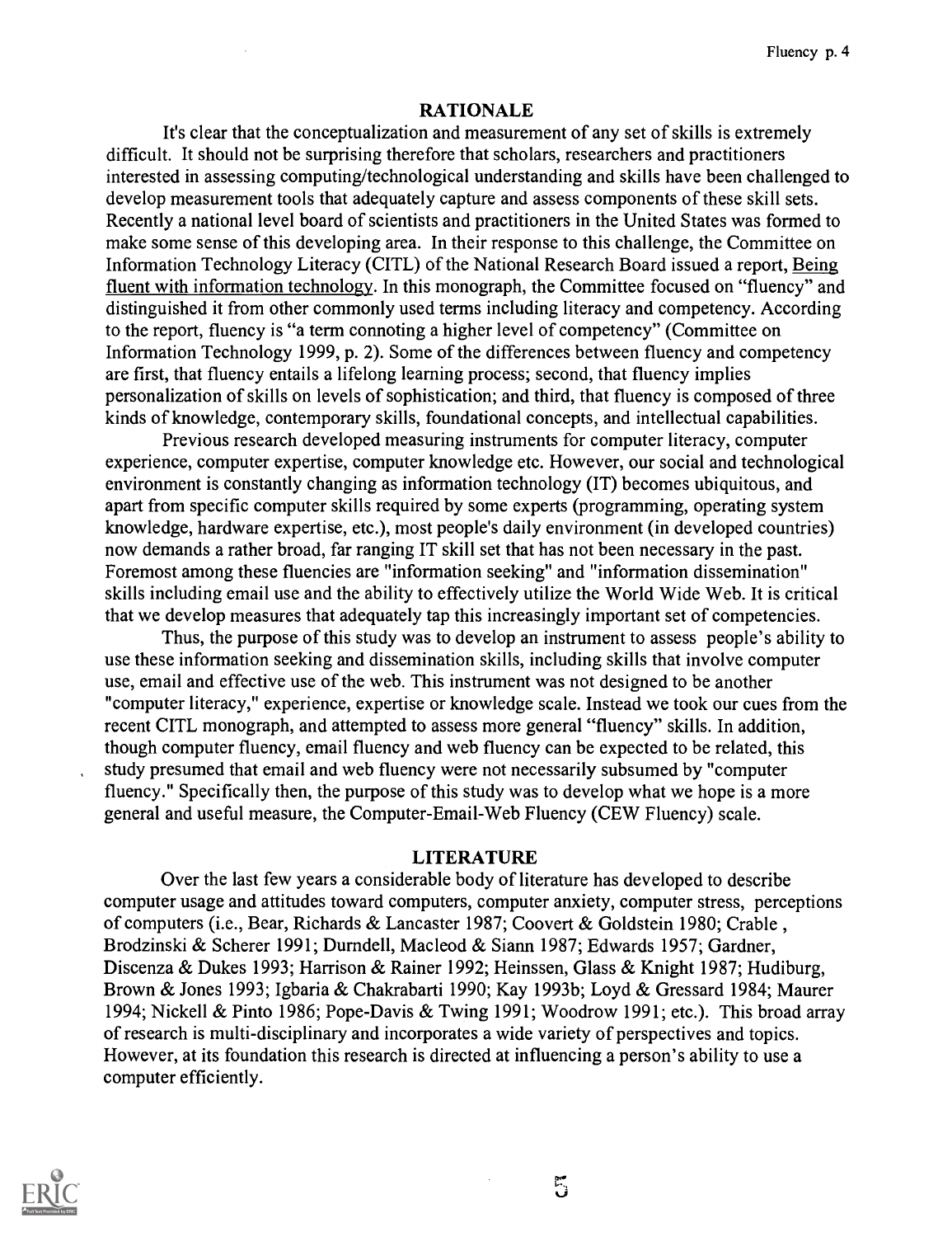This study was less interested in people's reservations towards technology, and more in their own perceptions of their ability of fluency in using the computer for email communication, and information access. Hence, this review focuses more on scales that measure computer expertise, experience, or literacy.

Educators have been aware of the need to develop a concept of computer literacy for a long time (Molnar 1978; Watt 1980). In the computer and technology context, literacy has been defined and described repeatedly. According to Rhodes (1986), an individual is computer literate when he or she is able to use the computer to satisfy personal needs. After reviewing the literature (i.e. ISACS 1985; Johnson et al. 1980; Levin 1983; Longstreet & Sorant 1985), LaLomia and Sidowski (1990) conclude that the definition of computer literacy varies depending on the study, but usually includes one or more of the following factors: programming and operating skills, knowledge and awareness of computers, and positive attitude toward computers. Watt (1980, p. 3), as quoted in Levine and Donitsa-Schmidt (1997), defines computer literacy as the "collection of skills, knowledge, understanding, values, and relationships that allow a person to function comfortably as a productive citizen in a computer-oriented society." With this definition, Watt comes close to the definition of information fluency (Committee on Information Technology Literacy 1999) discussed earlier.

Along with numerous definitions, conceptual and theoretical discussions (i.e., Baxter 1984; Cheng, Plake & Stevens 1985; Ganske & Hamamoto 1984; Kay 1990; Levinson 1986), there is a growing body of literature to assess computer experience, expertise or literacy statistically (i.e., Anderson et al 1979; Bitter & Davis 1985; Born & Cummings 1994; Gabriel 1985a & b; Montag 1984).

Good overview-reviews can be found in LaLomia and Sidowski (1990), Miller, Stanney, and Wooten (1997), Moroz and Nash (1997), and most of the articles mentioned below, especially Panero, Lane and Napier (1997), Potosky and Bobko (1998), or Smith et al. (1999).

Specifically, this paper focuses on twelve computer literacy and competency measures. Interestingly, only two of the scales reviewed here include questions regarding email and/or the Internet.

One of the most detailed measurement instruments is the Cassel Computer Literacy Test CMLRTC) (Cassel & Cassel 1984). This test consists of 120 multiple choice items that are designed to measure a user's understanding of computer functionality. The items are divided into six subtopics, including computer development, technical understanding, computer structure, information processing, information retrieval, and communication systems. Miller et al. (1997) criticize that there is no reliability or validity data known about the Cassel Test.

The Standardized Test of Computer Literacy (STCL) (Montag et al. 1984, Torardi 1985) is an equally lengthy instrument, consisting of 80 multiple choice items determining a user's level of computer literacy. This test is divided into three subsections, including computer applications, computer systems, and computer programming. The overall reported reliability for this scale is a coefficient alpha of 0.86, with a subscale reliability for the computer applications measure of a coefficient alpha of 0.75. Interestingly, both this and the Cassel scale use the term "literacy," but survey rather technical components of computer usage. The use of this term may be connected to the date of publication of these scales, as computer use in the 1980s was much more dependent on understanding the underlying programming structure of both hardware and software than it is now.

A third scale, the Computer Literacy Test, was developed by Simonson et al. (1987) together with the Computer Anxiety Index (CAIN). The literacy instrument consists of 80

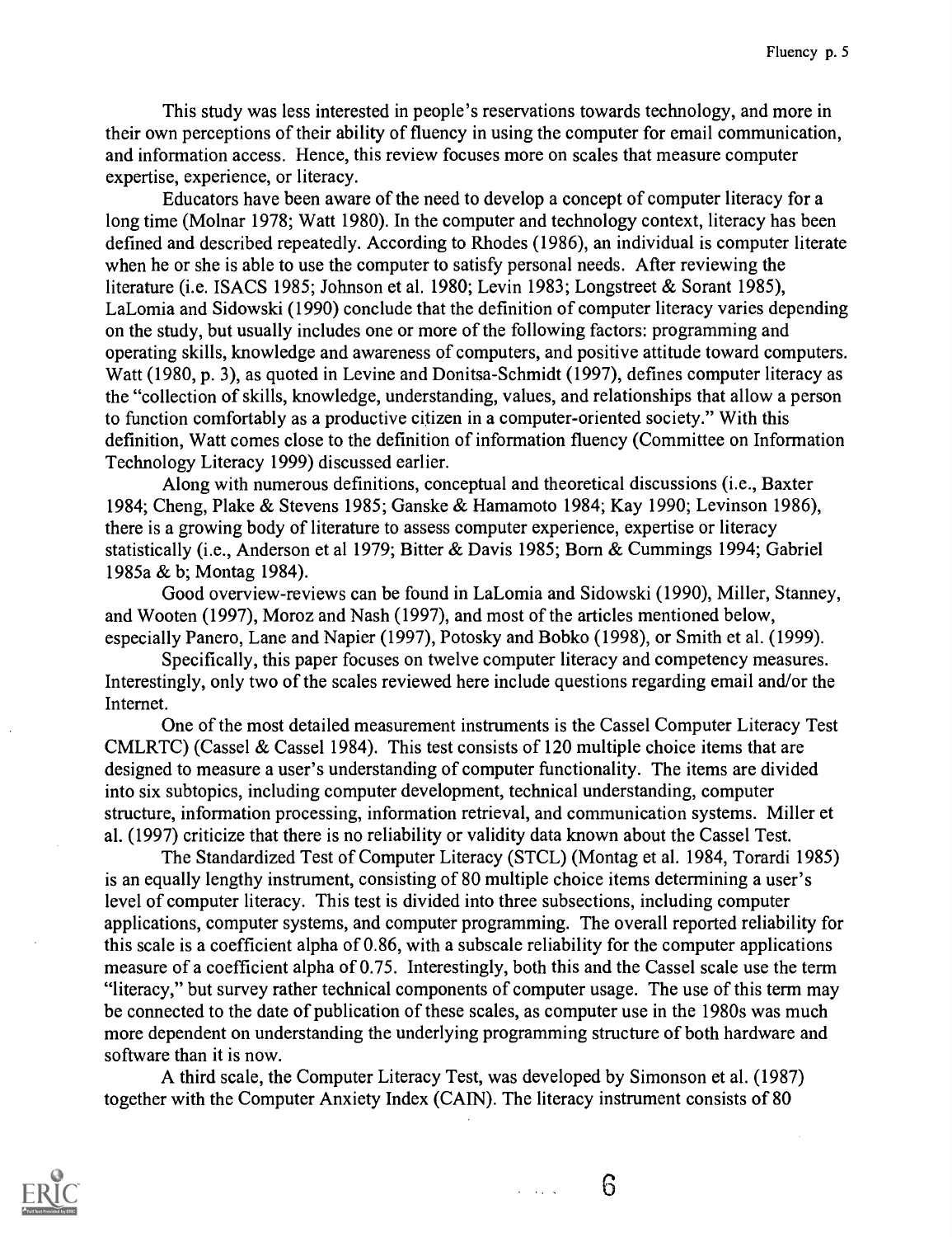multiple choice items in three subsections, including computer systems, computer applications, and computer programming. The reported reliability for this scale is .86. The CAIN scale consists of 26 items and reports an alpha of .90. The authors successfully applied the Computer Literacy Test to establish validity.

The Computer Aptitude, Literacy, and Interest Profile (CALIP) (Poplin et al. 1984) purports to measure a person's level of computer literacy, aptitude and interest in computer technology, using one subtest each for interest and literacy, and four for aptitude. The reliabilities range from a coefficient alpha of 0.75 to an alpha of 0.95 depending on the age group tested.

The Computer Literacy Examination: Cognitive Aspects (CLECA) scale (Cheng, Plake, & Stevens 1985) focuses specifically on high school students' cognitive knowledge about computers. This scale consists of 39 multiple choice questions and reports an overall coefficient alpha reliability of 0.87.

The Windows Computer Experience Questionnaire (WCEQ) (Miller et al. 1997) is a comparatively short measurement instrument, consisting of only 13 items. The authors rotated these items into four factors, accounting for 67.2% of variance and reporting a coefficient alpha reliability of 0.74.

The Computer Understanding and Experience Scale (CUE) (Potosky & Bobko 1998) is a self-report measure of computer experience. The scale consists of twelve items that were rotated into two factors, technical competence and general competence. A number of the items used actually refer to tasks more commonly performed by network administrators or computer specialists than the average computer users, such as "recovering deleted or lost data," "writing computer programs," or "using a mainframe computer systems." This scale also includes one question about email, "I know what e-mail is," without going into more specific details of actual usage of this technology.

The Subjective Computer Experience Scale (Rawstorne, Caputi & Smith 1998) listed in Smith et al. (2000) consists of a total of 62 Likert-type questions. Thirty-one of these questions assess the way people interpret their experiences with computers. The remaining 31 Likert-type items, based on Fishbein and Ajzen (1975), were used to assess behavioral beliefs, outcome evaluation and global attitude toward email in three subscales. The scales don't assess various technical email functions. Instead, questions cover issues such as whether email is a convenient method of communication, or provides access to relevant information. The authors report a coefficient alpha of 0.68 for the behavioral beliefs subscale, and a coefficient alpha of 0.81 for the outcome evaluation subscale.

The Computer Self-efficacy Scale (CSE) (Murphy, Coover & Owen 1989) measures perceptions of respondents' capabilities regarding specific computer-related skills and knowledge. This scale consists of 32 items that were rotated into three factors, including beginning-level computer skills, advanced-level computer skills, and mainframe computer skills. The reported reliabilities respectively were alphas of 0.97, 0.96, and 0.93. The authors concluded among other things that women hold lower self efficacy beliefs than men. This scale was later changed by Torkzadeh and Koufteros (1994). These authors added a fourth factor, the computer file and software management. Reliabilities for all four factors were still above 0.90.

The Computer Use Scale (Panero et al. 1997) measures four dimensions of the different ways in which people use computers. The scale combines 26 items to measure computer use with 36 items of the BELCAT scale for measuring computer attitudes. The authors reduced the items to 18, which they divided into four subfields, including computer enthusiasm, efficiency in



أنكاري أأنيد

 $\overline{7}$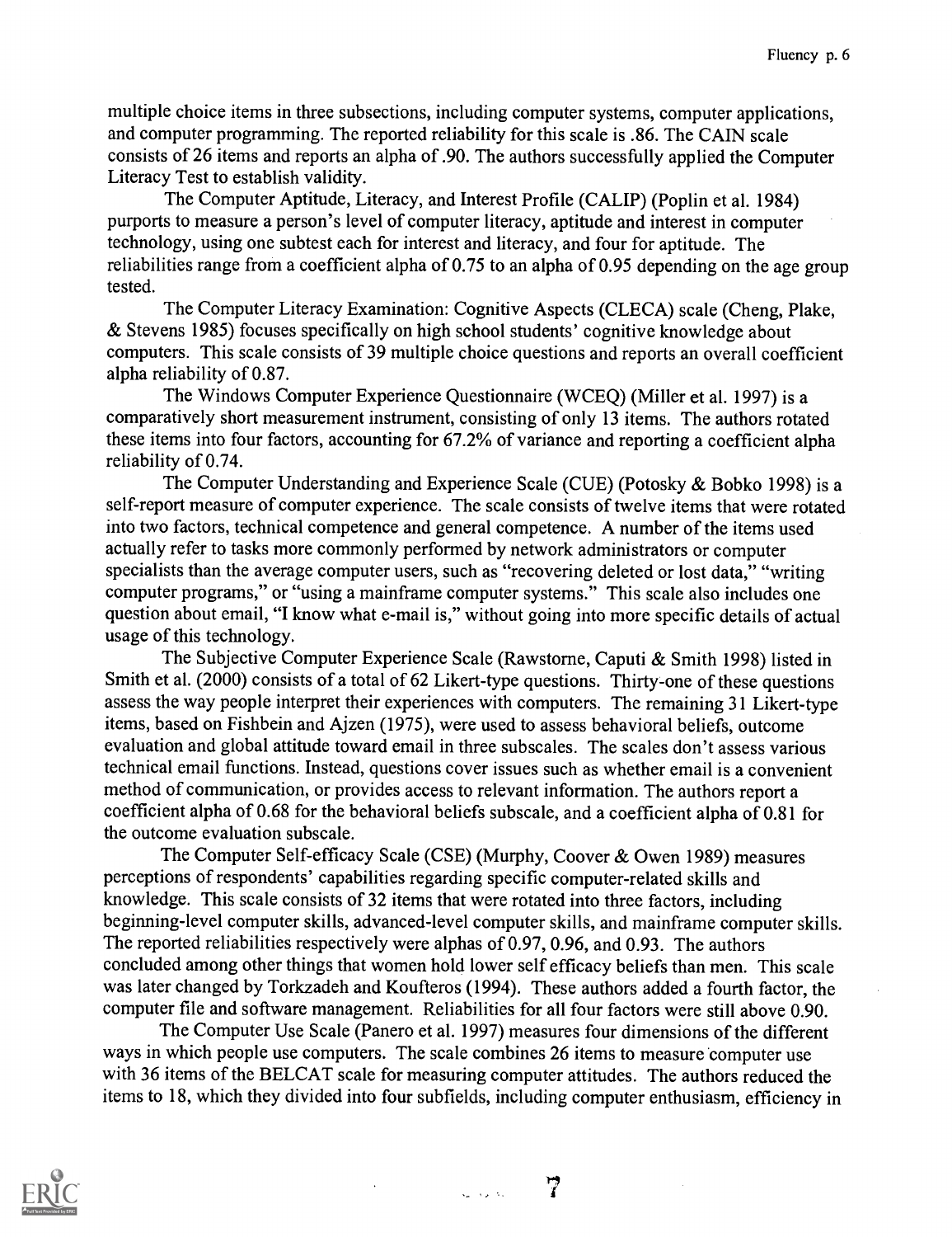work, entertainment, and communication (which consisted only of two questions). The reported reliabilities for these four fields are between coefficient alphas of 0.71 and 0.87.

The Computer Ability Survey (Kay 1993a) assesses and predicts an adult learner's ability to use computers. The scale consists of 22 items. Total scale internal reliability is 0.96. The coefficient alphas for the subscales are 0.94 for software/awareness, 0.93 for programming, and 0.89 for perceived control.

The last scale to be reviewed here has not been named by the authors (Levine & Donitsa-Schmidt 1997). It consists of several subscales, including a subscale concerning attitudes. The subscale of interest is called Perceived Computer Knowledge. Here, 11 items measured students' perceived knowledge of computers and related issues. The subscale coefficient alpha was reported at 0.90. The authors state that they have included email and Internet related questions in this scale. However, the items were not reported in the article. The authors were contacted and a copy of the subscale could be obtained. The scale includes a question on Internet databases and email, asking students to identify their level of knowledge about these items, and their intensity of desire to know more about these items.

From the review of these existing scales, a need can be perceived. Literacy, the ability to read and write, used to make an important positive difference to a person's social and economical stauts within society. As times have changed, the need for literacy has turned into a need for fluency with information technology. Computers, email and the web are here to stay, and fluency with these technologies will affect not just people's chances of getting good jobs, but also their standing within the entire social environment, as Fortner's (1995) notion of excommunication, and Schmitz et al.'s (1995) article on PEN and the homeless in Santa Monica show. The CEW fluency scale described below can fill the existing void.

### SCALE DEVELOPMENT

The computer-email-web (CEW) Fluency scale was developed in three major steps. To facilitate understanding, methods, results and discussion will be presented for each step, followed by a general conclusion section.

#### Pilot Study 1 Method

The purpose of pilot 1 was to evaluate item question wording, generate new items, and rank all items according to their difficulty level. A total of thirty-two subjects in seven groups of three to six people were asked to sort possible questions for the measure. All subjects were enrolled in the Basic Public Speaking Course of a large mid-western university as described in more detail under the section "Method Pilot 2." Following the main tenets of Q-methodology (McKeown & Thomas 1988), each group independently was asked to first sort 46 questions into three categories of ascending difficulty, "basic," "intermediate," and "advanced." They were instructed that not all categories had to contain items, and that the number of items per category did not have to be equal. Afterward, each group was asked to identify possibly "confusing" questions and to generate "missing" items. Suggestions were evaluated to generate the three subscales used in pilot 2.

### Results

Basic frequencies including means, modes, and standard deviations were assessed for all items. As only five items of the total 46 received more than one "advanced" difficulty level



සි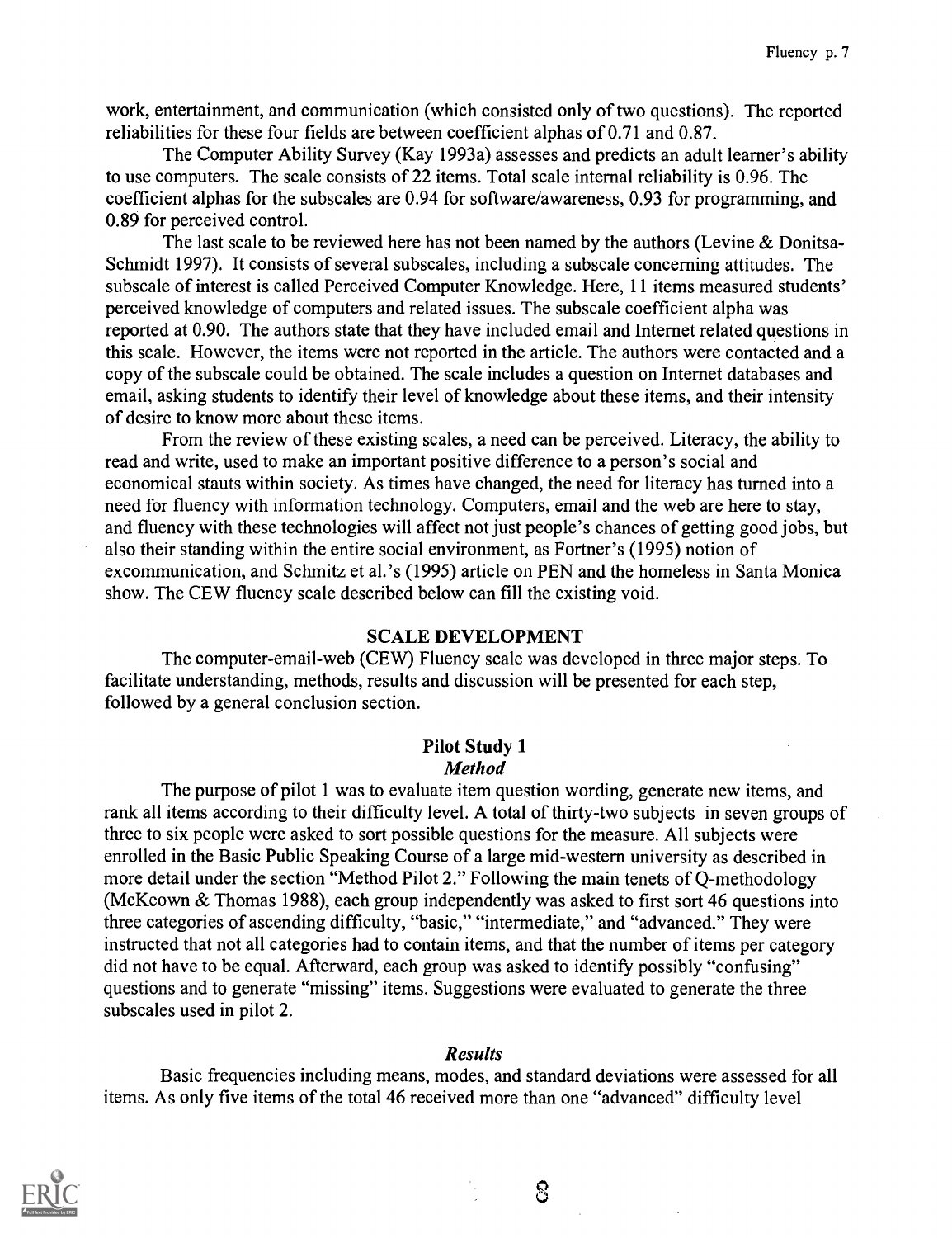rating, for further analysis the difficulty levels were restricted to "basic" and "intermediate." "Advanced" ranking were combined with "intermediate" rankings. 29 items were ranked "basic," 15 items were ranked "intermediate," and two items were an even split between both, probably due to the low sample size. Interestingly, a forced 2-factor rotation of the pilot 2 data resulted in two factors almost exactly matching the difficulty level assessment of pilot 1. The 46 original items were turned into 49 partially reworded items. Three new items were added. Of the 52 items used in pilot 2, two showed double loading in the factor analysis. Thus, after excluding the two split items, the two double loading items and the three new items, 45 items remained for comparison. Out of these 45 items, only seven differed between their factor loading difficulty level loading and their difficulty level assigned during pilot 1. In all cases, the items were deemed "basic" during pilot 1, but loaded under "intermediate" in the factor analysis. The items were: using the hard drive, renaming files, deleting files, identifying the host server, using hypertext links, adding bookmarks, and editing bookmarks.

Items identified as "confusing" during the pilot 1 group sessions were reviewed. In one case, the term "hard disk" was changed to "hard drive." In three cases, confusion arose because of double-barreled items. In each case, the second component was removed from the question and either deleted or turned into its own item. In a number of cases, subjects identified an item to be "confusing." However, a review of the video-taped session shows that the confusion admittedly rose out of not knowing what a certain computer function was, rather than not understanding the item. Subjects generally confessed, "I have never heard of this." This was particularly the case with items relating to templates and distribution lists. Though these items were included in the scales for pilot 2, they were subsequently deleted through factor analysis.

### Discussion

Overall, subjects identified 29 "basic" items, 15 "intermediate" items, and two items that were split between the two difficulty levels. In a factor analysis performed later, seven items showed "intermediate" difficulty levels while deemed "basic" during pilot 1. Possibly, subjects' self-perceived assessment of difficulty levels was skewed due to a normal tendency to overestimate competency. Subjects may say or think an item "basic," while in actuality finding it rather more difficult to perform the described task. Research is needed to correlate subjects' perception of their skills with their actual abilities to perform the same tasks in an applied laboratory situation. This line of research is supported by Geissler and Horridge (1993) in their research on university students' computer knowledge, and by Smith et al.'s (1999; see also Smith, Caputi & Rawstorne 2000) distinction between subjective and objective computer experience. Until then, the purpose of Pilot 1 was to generate items for inclusion in the subscales of pilot 2.

# Pilot Study 2 Method

The total sample for pilot 2 consisted of 284 students enrolled in the Basic Public Speaking Course at a large mid-western university. No specific demographics were assessed for this sample. The overall course demographics report an approximate 50:50 gender split, with slightly more females than males. The average age for the Basic Course is 21. Students of all majors are able to enroll, but the majority are majors within the College of Liberal Arts and Sciences. All students have access to computer, email and Internet technology through the numerous university computer labs and public terminals.

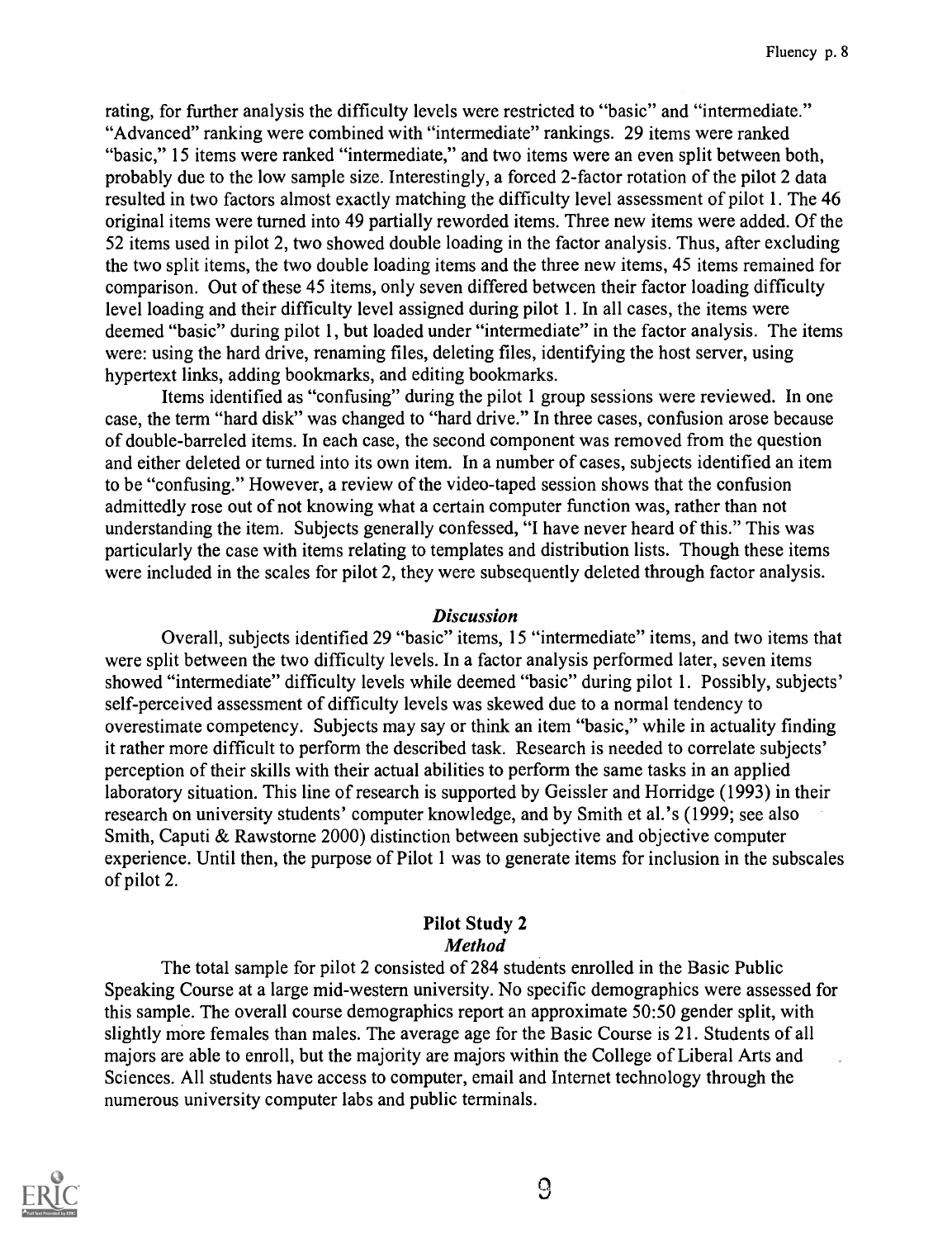# Description of the CEW Fluency Scale

The term "fluency" was used to avoid negative connotations that could arise out of the implied opposites of terms such as "expertise," "experience," "competency," or "literacy." Instructions on the questionnaire stated, "There is no correct answer. We are not interested in how well you do, but only in what you can do." The questionnaire consisted of seven introductory questions asking about self-perceived skill level in using computers, email, and Internet, importance of performing well using computers, email, and Internet, and completed number of courses or seminars related to computers. The remaining 52 items were divided into three subscales: 19 items for computer skills; 18 items for email skills; 15 items for Internet skills. All items began with the words "I can ..." followed by the task, followed by the answer options, a 4-point Likert scale (Very well, well, not so well, not at all).

# Research Design and Method of Analysis

Basic frequencies, including means, standard errors, modes, and standard deviations were assessed for all items. Coefficient alphas were determined for the items of each subscale and for the overall scale, consisting of 52 items. A principal-component factor analysis followed by a varimax rotation was used to determine the factor validity. Finally, a correlation matrix was used for all remaining 21 items, and between the four resulting factors to demonstrate internal validity of the CEW Fluency scale.

# Results

# Basic Frequencies and Internal Reliability

On a 7-point Likert scale ranging from "very high" to "very low," participants' self-rating of their computer skills fell into an average to high ranking (85.2%). Their rating of their email skills fell into a high to very high ranking (62.0%). Their rating of their Internet skills also fell into an above average to high ranking (61.9%). These results are not surprising considering that college students overall and students at this university in specific have easy access to computer and Internet technology. Many instructors even require the use of email as part of the course curriculum.

A large majority (75.7%) had completed at least one (43.3%) or at least three (32.4%) computer related courses. Participants consistently reported that knowing how to use a computer well was important or very important (92.6%); that knowing how to use email well was important or very important (89.4%); that knowing how to use the Internet well was important or very important (92.9%). The overall internal reliability for all 52 items of the CEW Fluency scale was very high ( $\alpha$  = .96).

Computer Skills. The overall mean for the items measuring computer skills was fairly high at 3.88 (SD = .27; possible mean range 1 to 4). This means that overall, subjects believed they could perform the given computer skills very well. Not surprisingly, subjects rated their skills highest on the question "I can switch a computer on" (mean = 3.94 on a four-point scale). Subjects rated their skills lowest on the question "I can format a floppy disk" (mean = 3.15 on a four-point scale). The internal reliability of the subscale was very high ( $\alpha$  = .93). After the factor analysis, the remaining computer items still showed high internal reliability ( $\alpha = .85$ ).

Email Skills. The overall mean for the items measuring email skills was also high at 3.83  $(SD = .38;$  possible mean range 1 to 4). This means that overall, subjects believed they could perform the given email skills well to very well. Subjects rated their skills highest on the question "I can read new mail messages" (mean  $= 3.91$  on a four-point scale). Subjects rated their skills lowest on the question "I can create a signature file" (mean = 2.73 on a four-point

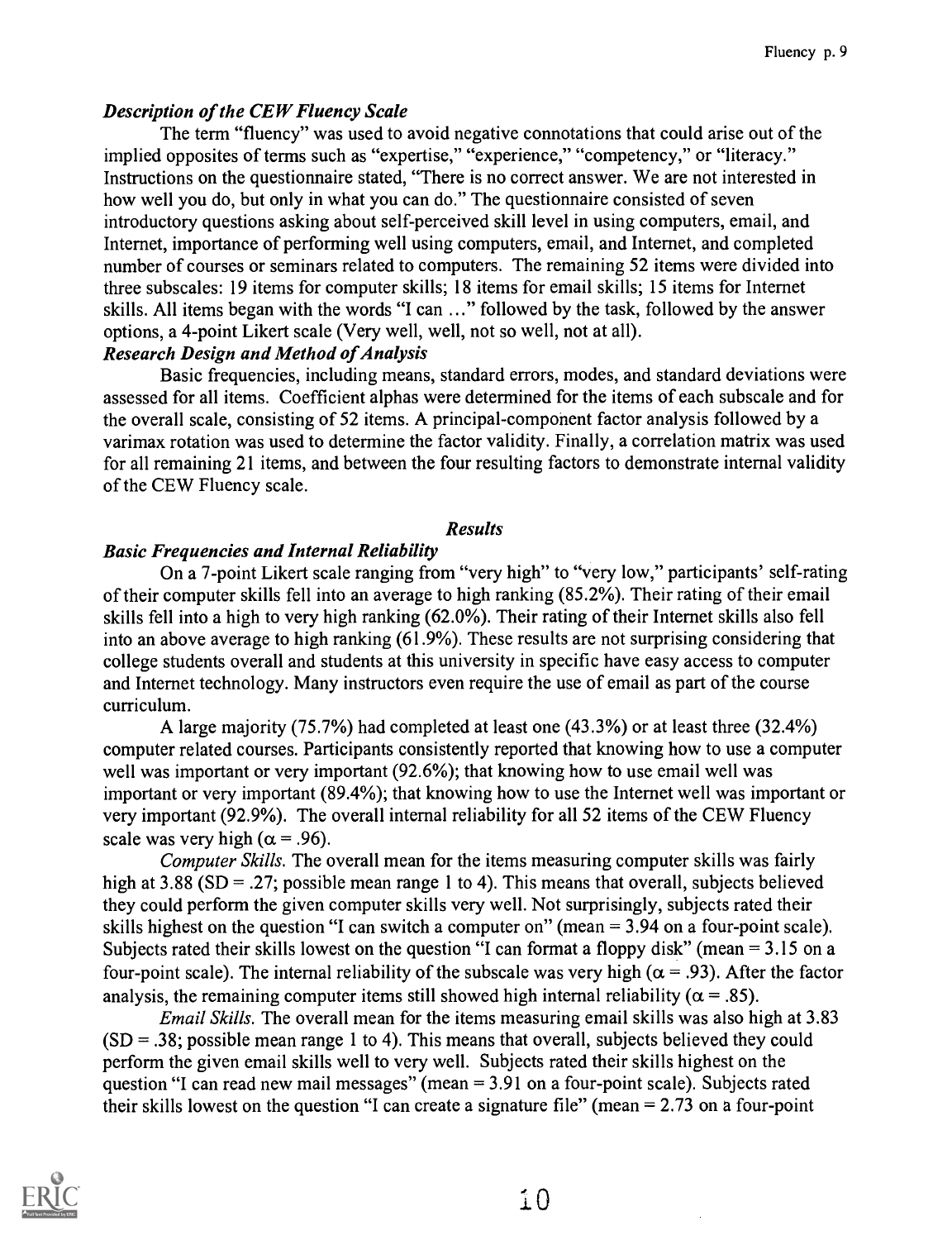scale). The internal reliability of the subscale was also very high ( $\alpha = .92$ ). No items were deleted to increase this alpha. After the factor analysis, the remaining email items still showed high internal reliability ( $\alpha$  = .89).

Web Navigation and Web Editing. The overall mean for the items originally measuring Internet skills was  $3.43$  (SD = .59; possible mean range 1 to 4). This means that overall, subjects believed they could perform the given Internet skills just slightly better than well. Subjects rated their skills highest on the question "I can use "back" and "forward" to move between pages" (mean = 3.92 on a four-point scale). Subjects rated their skills lowest on the question "I can create a website" (mean  $= 2.43$  on a four-point scale). The internal reliability of the entire Internet subscale was high ( $\alpha$  = .92). Factor analysis later showed that this subscale really consisted of two scales, the web navigation subscale, and the web editing subscale. After the factor analysis the remaining items for the new subscale web navigation showed high internal reliability ( $\alpha$  = .84), as did the items for the new subscale web editing ( $\alpha$  = .82).

[Insert Table 1 about here.]

# Factor Analysis

The principle component varimax rotation factor analysis revealed a four-factor solution, splitting the previously termed "Internet skills" subscale into two different subscales, "web navigation" and "web editing." The remaining two factors were "basic computer skills" and "basic email skills." The varimax rotation factor loadings greater than or equal to .40 are shown in Table 2. Each item loads clearly except for items 47 (I can identify the host server from the web address) and 49 (I can use "back" and "forward" to move between pages), which show moderate loadings on other factors. To achieve this loading, 31 items were deleted for double loading, two- or three- item factors, or other conceptual reasons such as multiple items (see Table 6 in Appendix for deleted item listing). The four-factor solution accounted for more than 67% of the total variance.

[Insert Table 2 about here.]

# Correlation Between Subscales

Correlations between the subscales and the total scale were high, and not surprising given the nature of this scale. The computer and the email subscales correlated with the total scale at the .75 level. The web navigation and the web editing subscales correlated with the total scale at the .83 level.

Correlations between the subscales varied from .38 (email skills with web editing) to .60 (computer skills with web navigating). The correlations were thus, low to medium, which supports the conceptual framework in that these skills are related but separate from each other. Table 3 shows the correlations between the subscales. Inter-item correlations between the 21 items in the four factors generally support previously reported results.

[Insert Table 3 about here.]

# Discussion

The purpose of pilot 2 was to identify statistically clean subscales of the CEW Fluency scale. Originally, items were divided into three subscales, computer skills, email skills, and web skills.

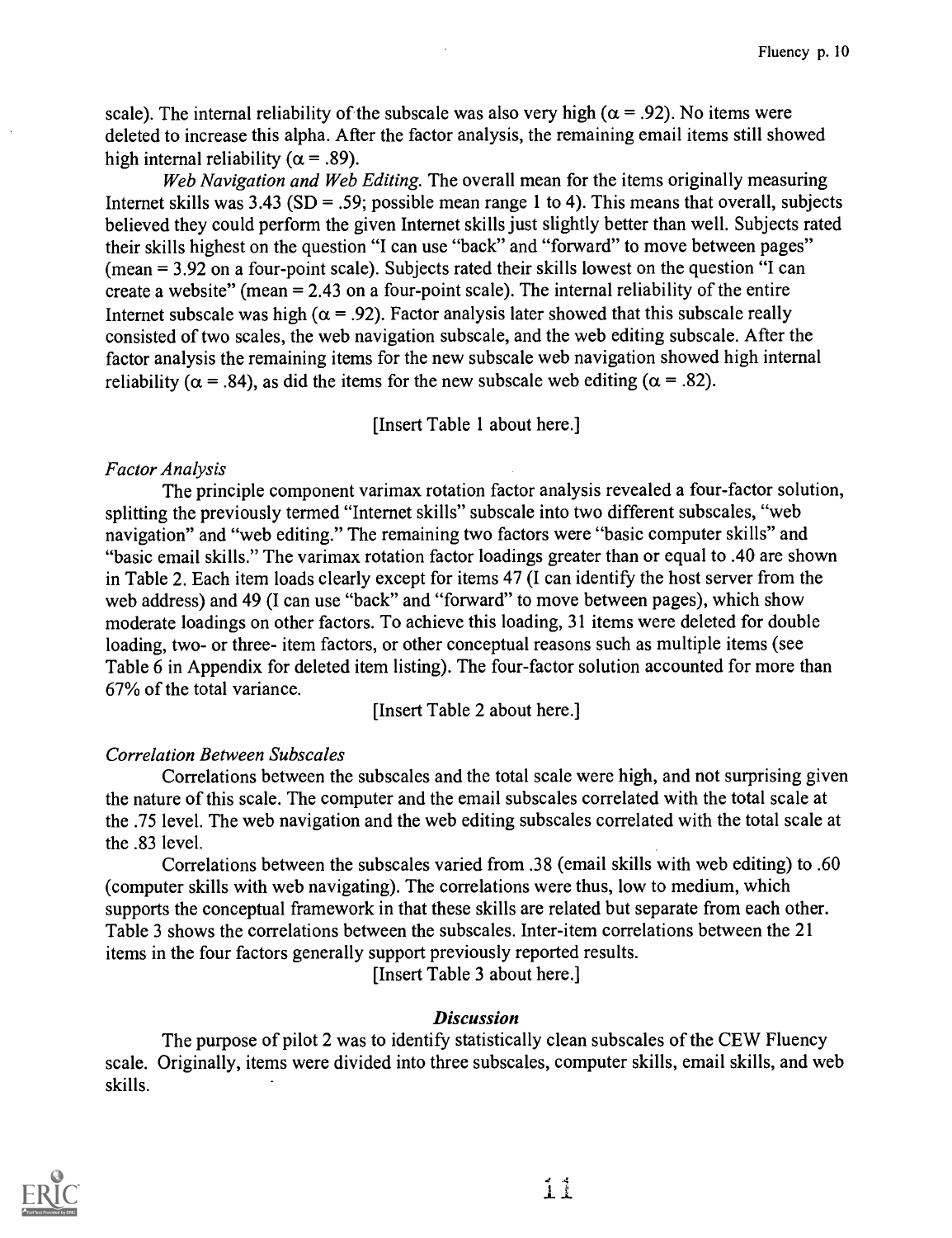The principal-components factor analysis rotated into four factors, separating Internet skills into two subscales, web navigation skills and web editing skills. While not predicted, these results are reasonable. In accordance with results from pilot 1 it can be assumed that a person may have (basic) web navigation skills without (intermediate) web editing skills.

Alpha coefficients of all four subscales showed high internal subscale reliability. In addition, results from the principal-components factor analysis and correlations showed strong internal validity for the total scale. Results showed that the subscales were related to each other at a medium level, yet warrant differentiation from each other and the skills they measure. This also implies that using email and World Wide Web use are viewed separately from "computer skills." These skills are related but separate and thus, this new scale is not simply a new computer experience, expertise, or literacy scale.

#### Limitations

There are two main limitations to the development and testing of the CEW Fluency scale. First, the subjects were drawn through a convenience sample from a generic population. College students are not representative for the entire population of computer, email or web users. They possibly have better technology access than many others do. On the other hand, their experience with computer technology often is more related to word processing and other simple tasks. This leads to the second limitation. Overall, most of the intermediate skill level items were eliminated during the factor analysis. Other related skills, such as programming, network tasks, or computer maintenance skills were not included from the beginning. Research is needed to expand the CEW scale by items of a larger variety and different difficulty levels; and to test the CEW scale with subjects from a more varied population.

### Study 3

The purpose of study 3 was to test the CEW fluency scale for reliability and validity. Items from the Georgia Tech (1998) study were used. This international study is based on the responses of thousands of people from across the globe. Results of CEW fluency and the Georgia Tech study should be compared with utmost care, as subject pools differed greatly. However, tendencies can be observed.

#### **Method**

The questionnaire of the third study was administered to 143 students of the same population as described in the section "Methods Pilot 2." Subjects were not allowed to participate in study 3 if they had participated in any previous part of this research study. Demographics of this sample approximated the general demographics for the population. Slightly more women (57%) than men (43%) participated in this study, as opposed to the Georgia Tech (1998) results of 34% women and 66% men. Most subjects were between 20 and 21 years (63%) with a range from 31 years to 19 years. The age range in the Georgia Tech study was much wider with only small fractions falling into comparable age groups such as 16-20 (5%) or 21-25 (13%). Thus, comparisons to the Georgia Tech data must be made with care, as the pool of subjects overall differed distinctly in demographics such as age and gender, but also employment status and similar items. The subjects of this study were enrolled in a wide variety of academic majors. Most students (37%) were enrolled in the College of Liberal Arts and Science, the School of Business (16%), the School of Journalism (14%) or the School of Education (13%). Though all students have access to Internet and web technology at the



12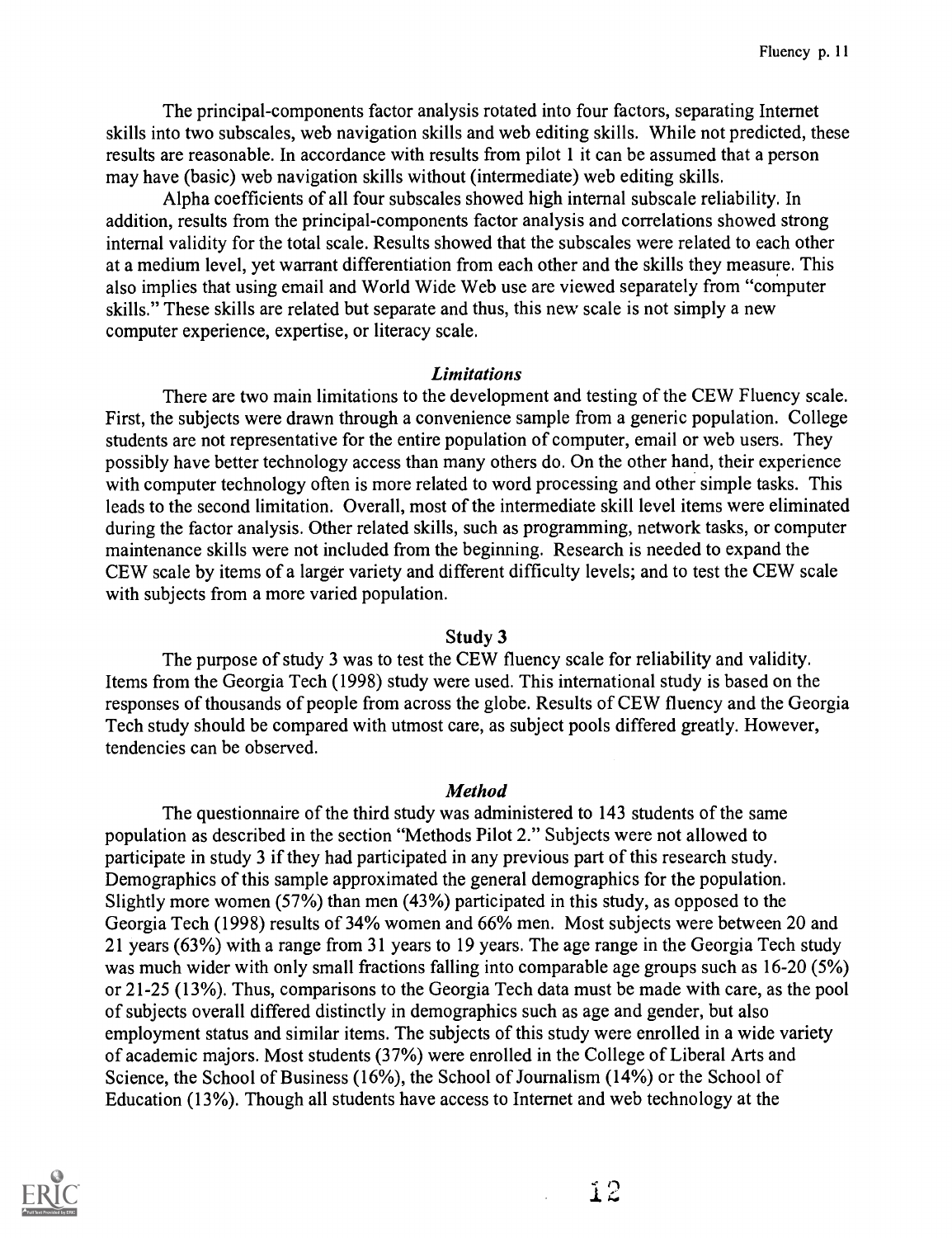university, almost nine percent reported that they never use the World Wide Web from school. Twenty-seven percent reported using the WWW from school on a daily basis, and 35% reported using the WWW from school on a weekly basis. Interestingly, 75% of the sample report using the WWW from home on a daily basis with a comparable 79% of the Georgia Tech sample, which speaks for a wide diffusion of Internet technology in the homes of both this sample and the international sample of Georgia Tech.

# Description of the CEW Fluency Questionnaire

The five page questionnaire used during study 3 consisted of a total of 77 items (see Appendix). Of this total, 21 items belonged to the CEW Fluency Scale developed during previous pilot studies, arranged on a 5-point Likert scale  $(5 = \text{very well}; 1 = \text{not at all}).$  Eighteen items belonged to the Computer Use Scale (Panero, Lane & Napier 1997), arranged on a 5-point Likert scale ( $5$  = very frequently; 1 = never). The remaining 38 items were taken from the Georgia Tech WWW User Survey (Georgia Tech 1998). Most of these 38 questions were arranged on 5-point Likert scales, with the exceptions of questions about: major, gender, year of birth, number of computer classes, frequency of browser use, number of hours of browser use, web use, and web tasks performed.

# Research Design and Method of Analysis

Basic frequencies, including means, standard errors, modes, and standard deviations were assessed for all items. Coefficient alphas were determined for the items of each subscale and total scale of the CEW Fluency and the CUS scales. A correlation matrix was used to assess how each item or each subscale related to the subscales of the CEW Fluency scale, and to the total scale. Correlations between individual items of the CEW Fluency scale and other items will be discussed were appropriate. One-way analysis of variance (ANOVA) and Tukey Post Hoc tests were used to detect differences between the subscales and the total CEW Fluency scale, and several other questions. However, as results did not add to the information provided by the correlation analysis, results are not reported here.' Finally, regression analysis was employed to investigate the interrelationship of the highly correlated variables.

# Results

# Basic Frequencies and Internal Reliability

Slightly more than half of the sample (54%) reported using the Internet for four to six years. Another 29% have been using the Internet for one to three years. Thirteen percent reported using the Internet for more than seven years. During this time, subjects have enrolled in comparatively few computer classes, courses or seminars, with 22% having enrolled in only one class, and 24% having enrolled in 2 classes. Ten percent have never enrolled in any computer class. Subjects access the WWW mostly from home on a daily basis (75%). Most subjects (46%) open a web browser between one and four times a day, while spending an average of only two to hour hours per week (36%) using a web browser. This indicates that subjects use the WWW mostly for quick tasks rather than prolonged projects.

Subjects indicated that they use the web for a wide variety of purposes. The majority (85%) uses it for educational purposes, entertainment (61%), information gathering (57%), communication (50%), or simply for wasting time (51%). Interestingly, only about a third (36%) uses the web for shopping, and hardly anyone is required to use the web at work (16%).

A twelve-question cluster taken from the Georgia Tech WWW User Survey asked whether subjects had done specific tasks on the web or Internet. A subject's level of expertise is

 $<sup>1</sup>$  A detailed write-up of the Anova results is available from the first author.</sup>

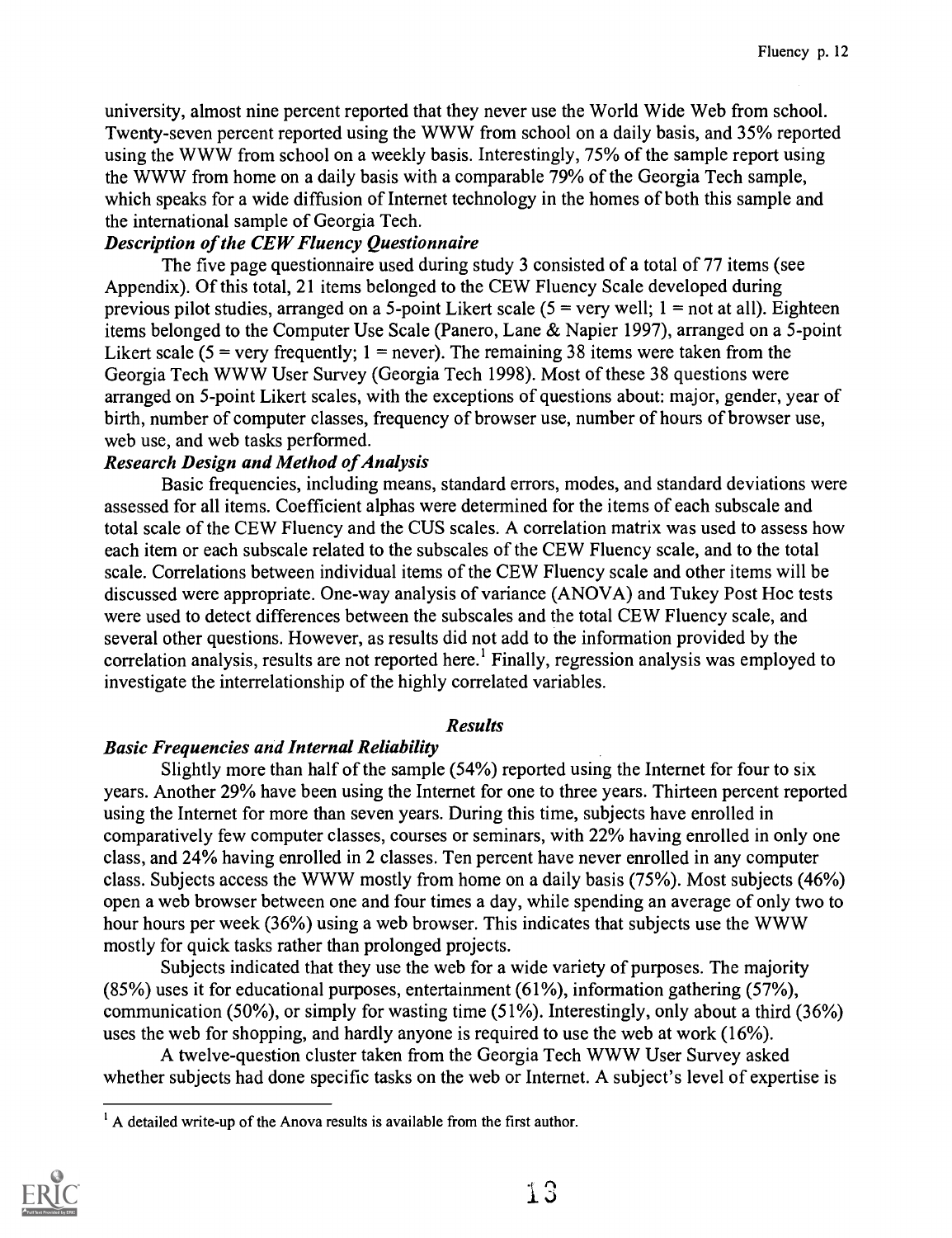determined by the number of tasks he or she has completed. According to this calculation, 39% of the sample are classified as "novice," and 42% are classified as having "intermediate" skills. Another 13% are classified as having "expertise," and only 7% of the sample are classified as "experts." The two tasks performed by most subjects were the use of an online chat or discussion (73%), and ordering products (66%) despite the earlier question that established that only 36% of the sample use the web for shopping. Even though only 10% reported never having taken a computer class in an earlier question, in this cluster of questions 78% reported not having taken a seminar or class about the web or Internet. Possibly, computer and web related classes must be differentiated.

Overall, subjects feel somewhat comfortable (44%) or very comfortable (45%) using computers. Equally, subjects feel somewhat comfortable (36%) or very comfortable (56%) using the Internet. Subjects were generally somewhat satisfied (62%) with their current skills for using the Internet.

CEW Fluency Scale. Respondents assessed their computer-email-web fluency to be "very well" (62%) or "well" (34%). The overall mean for fluency was  $4.5$  (SD = .45; possible mean range 1 to 5). They judged their computer fluency to be very well (87%). The overall mean for the items measuring computer skills was  $4.8$  (SD = .11; possible mean range 1 to 5). They judged their email fluency to be "very well" (86%). The overall mean for the items measuring email skills was 4.8 (SD = .11; possible mean range 1 to 5). They judged their web navigation abilities to be "very well" (73%). The overall mean for the items measuring web navigation was  $4.6$  (SD = .11; possible mean range 1 to 5). In the subscale of web editing, the results were less unanimous, as 32% judged they could perform those skills "very well" and equally 32% judged they could do "well", 23% "okay", and 12% "not so well", and 1% "not at all." This trend resulted mostly from a wide spread distribution on the question "I can create a website." The overall mean for the items measuring web editing skills was  $3.7$  (SD = .20; possible mean range 1 to 5).

The overall internal reliability for the entire fluency scale was high ( $\alpha$  = .89), though lower than during the previous pilot study. The internal reliability coefficients for the subscales all were lower than during the previous study, but still acceptable. The internal reliability for the computer subscale was .72 (previously  $\alpha$  = .85); for the email subscale .75 (previously  $\alpha$  = 89); for the web navigation subscale .64 (previously  $\alpha = 84$ ); and for the web editing subscale .79 (previously  $\alpha$  = .82). This study provides moderate reliability support for the CEW Fluency scale.

Computer Use Scale. Overall, subjects reported that they perform the tasks described by the computer use scale "sometimes" (50%) or frequently (38%). The overall mean for computer use was 3.2 (SD = .62; possible mean range 1 to 5). Subjects reported that they rarely (49%) performed tasks categorized as expressing enthusiasm. The overall mean for the items measuring enthusiasm was 2.3 (SD = .89; possible mean range 1 to 5). Subjects reported that they frequently performed efficiency tasks (55%). The overall mean for the items measuring efficiency was 4.1 (SD = .57; possible mean range 1 to 5). Subjects sometimes (34%) or frequently (31%) perform entertainment tasks. The overall mean for the items measuring entertainment was 3.3 (SD = 1.02; possible mean range 1 to 5). Finally, subjects reported they used a network for communication tasks sometimes (30%), frequently (29%), or very frequently (28%). The overall mean for the two items measuring communication was  $3.4$  (SD = 1.09; possible mean range 1 to 5).

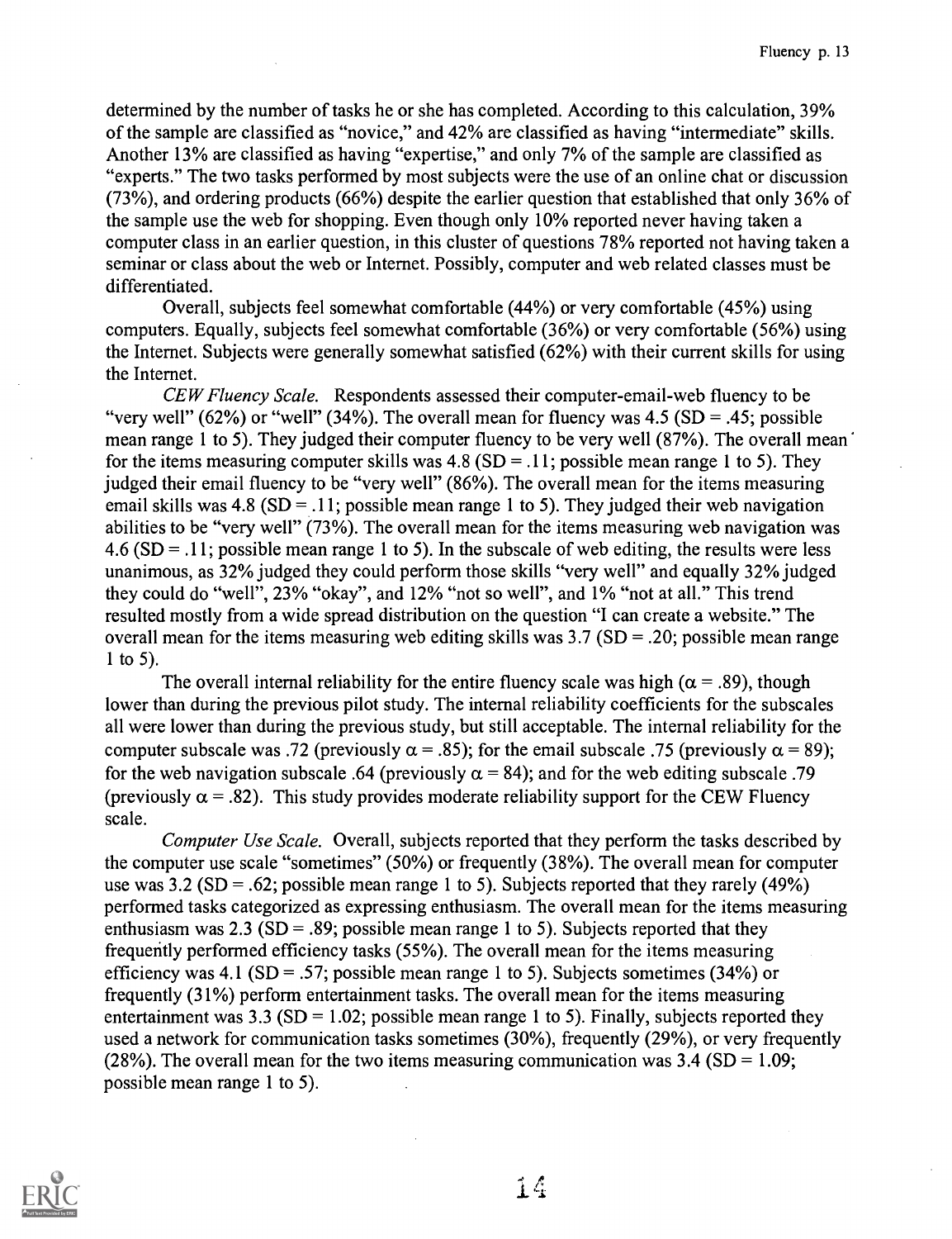The internal reliability for the computer use scale was high ( $\alpha$  = .86). The internal reliabilities for the subscales were similar to those reported by the authors (Panero, Lane  $\&$ Napier 1997). The enthusiasm subscale showed high reliability at .83 (reported  $\alpha = .87$ ). The efficiency subscale showed acceptable reliability at .63 (reported  $\alpha$  = .82). The entertainment subscale showed high reliability at .83 (reported  $\alpha$  = .77). Finally, the communication subscale, consisting of only two items, showed acceptable reliability at .66 (reported  $\alpha = 71$ ). This data supports the original study and provides reliability for that study.

# Correlation Analysis

Correlations between the subscales and the total scale were high. The computer, email, and web navigation subscales correlated with the total fluency scale at the .85 level; the web editing subscale correlated at the .86 level. Correlations between the subscales varied from .56 (computer with web editing) to .78 (computer with web navigating), as represented in Table 4. These correlations were higher than in the previous pilot study.

[Insert Table 4 about here.]

Additional correlations were also calculated between the total fluency scale and its subscales, and the other questions and subscales used on the questionnaire. Overall, few correlations reached a medium level (.41-.67), though they were usually highly significant. Specifically, perceived comfort with the computer or the Internet, or satisfaction with one's skills correlated highly with CEW Fluency items. Table 5 represents those correlations. [Insert Table 5 about here.]

Some correlations will be pointed out here specifically. First, by comparison subjects' perceived comfort level with computers correlated highest of all items (.66) with the CEW fluency scale, and also correlated highly with all subscales. This may seem counter to the claim that computer fluency is separate from other fluencies. However, several aspects need be considered. The question asked about self-evaluation and perceptions, and included the words "in general." There is little way of knowing how subjects interpreted the question. To many people, "computers" nowadays implies the Internet, to others the term implies only using word processing. Thus, while this correlation is interesting and should be investigated further, it does not prove the initial hypothesis wrong.

Some correlations are not surprising, such as the comparatively high correlation between communication and email fluency (.504), as email is a communication medium. Another example is the length of time using the Internet and its correlation with web editing fluency (.515). Newcomers to the web are less likely to engage in web site design and similar activities right away.

The question regarding people's satisfaction with their Internet skills correlated comparatively high with email fluency (.514) and web navigation fluency (.504), but not as high with web editing fluency (.444), which supports the above argument.

Finally, interestingly, pure frequency of Internet access to find a variety of kind of information did not correlate high, not even with the web navigation fluency scale (.285). There might be a difference between people's motivation, and their fluency. Regression Analysis

To examine some of the highly correlated items more closely, regression analysis was run. Regression analysis revealed that duration of Internet usage and level of expertise significantly predicted CEW Fluency, R = .614, adjusted  $R^2 = .368$ , F (2, 131) = 39.643, p < .001. An additional 15.6% of variance was explained by subjects' perceptions of their comfort level with the computer and the Internet, and their satisfaction with their current skills,  $R = .736$ ,

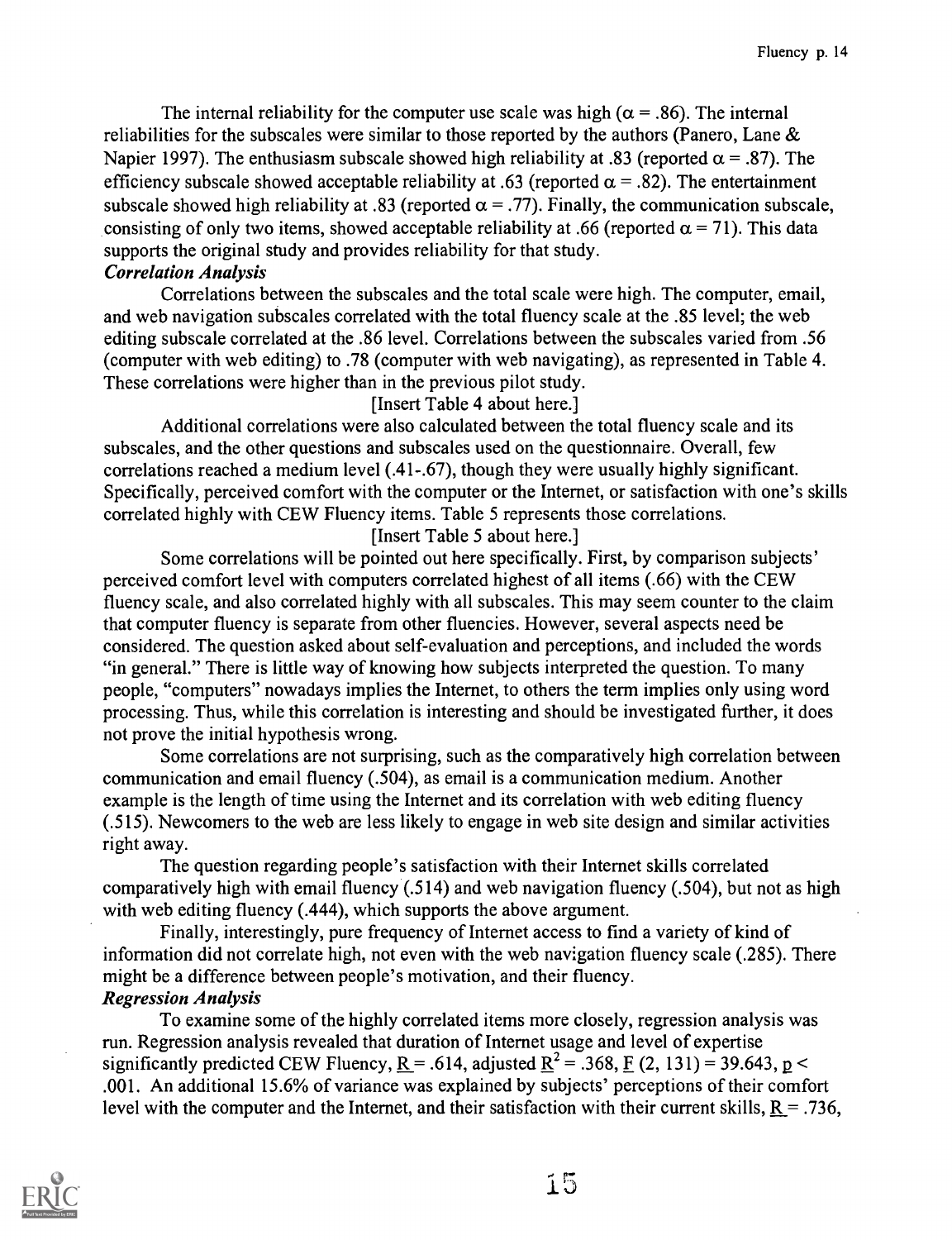adjusted  $R^2$  = .524, F (3, 128) = 15.410, p < .001. Finally, 1.8% of the variance was explained by subjects' computer use according to the Computer Use Scale,  $R = .750$ , adjusted  $R^2 = .542$ , F (1,  $127$ ) = 6.016, p < .05. Subjects' perceived comfort level with the computer was the strongest predictor of CEW Fluency,  $\beta = .221$ , t (127) = 2.092, p < .05, adjusted R<sup>2</sup> = .542, F (1, 127) = 6.016,  $p < 0.05$ . CEW Fluency was also predicted by the length of time subjects had been using the Internet,  $\beta = .196$ , t (127) = 2.814, p < .05, and their computer use according to the Computer Use Scale,  $\beta$  = .186, t (127) = 2.453, p < .05. Thus, while items are highly correlated to the CEW fluency scale, they still make individual contributions to explaining its variance.

### **Discussion**

In this study we sought to continue the validation process of a new measure of computer, email, and web fluency (CEW Fluency). The sample consisted of student volunteers enrolled at a large U. S. Midwestern university.

Based on the Georgia Tech (1998) survey instructions, subjects in this study were ranked into experience categories depending on the number of Internet and World Wide Web related tasks they had performed. According to this ranking most subjects were classified as novices or as having intermediate World Wide Web skills. Subjects report using the Internet for no longer than six years and have taken two or fewer classes on either computer or Internet related topics. A large majority of subjects in this sample access the Internet from home on a daily basis, and from school at least on a weekly basis, but mostly the time spent online is comparatively short. As can be expected in a sample drawn from a student population, most subjects use the web for educational or information gathering purposes. Specifically, subjects indicated they use the web mostly for online chat or discussion, or for ordering products.

Subjects reported their self-assessed computer-email-web fluency to be very high, especially regarding computer, email, and web navigation fluency. Web editing fluency was reported at a slightly lower level, mostly due to a wide variation regarding subjects' ability to create a website. Reliabilities of the subscales and the total scales were lower than during the previous study, but still within acceptable range. Correlations between the subscales were higher than in the previous studies. The scale needs more testing before its stability can be ascertained.

The computer use scale (Panero, Lane & Napier 1997) used in this study also resulted in slightly lower reliabilities than reported by the authors. This could possibly be due to the homogeneity of the student sample.

CEW Fluency scores were correlated to a number of demographic variables, including gender, major, or ability to access the Internet from home without significant results. However, a variety of interesting findings did emerge.

Overall, results indicated that the longer subjects had been using the Internet, the greater their overall CEW Fluency. Results indicated that subjects had to be classified at least at an "intermediate" level of web expertise to have higher CEW Fluency. Results also indicated that there was no statistical difference between "experience" and "expertise" with regard to web editing fluency. Overall, the more comfortable subjects felt with computers or the Internet, the higher their reported CEW Fluency. One exception to this overall trend was that only subjects who felt very comfortable with the computer reported high web editing fluency. Also, only subjects who felt very comfortable with the Internet reported high computer fluency. No systematic trend was found for the relationship between Internet comfort level and subjects' web navigation fluency. Subjects reported that they must feel at least somewhat satisfied with their current Internet skills in order to report high CEW Fluency. Equally, subjects who used



16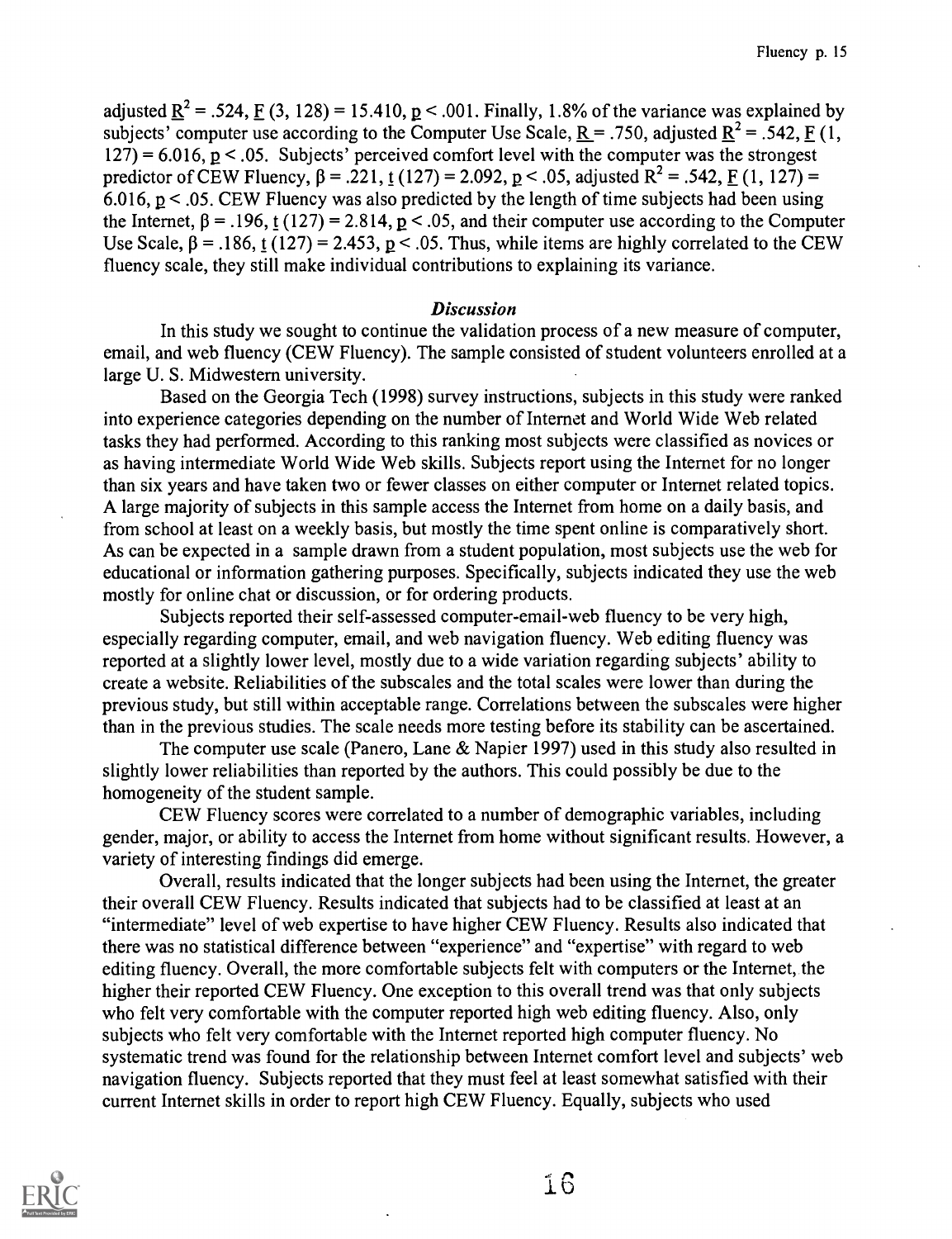computers frequently on the Computer Use Scale (Panero, Lane & Napier 1997) reported higher CEW Fluency.

Regression analysis revealed that, despite being highly correlated, subjects' perceived level of comfort using a computer, the length of time they have been using the Internet, and subjects' computer use according to the Computer Use Scale all made independent contributions to the variance explained in CEW Fluency.

Since the measures utilized in the investigation used self-report, results might not be surprising. Subjects who feel like they have more experience and a higher comfort level tend to self-report higher CEW Fluency. Clearly further investigations are needed to compare selfreported CEW Fluency to actual ability to perform CEW tasks in a laboratory situation. In addition, further studies may be needed to expand the CEW Fluency scale to include more sophisticated items. It might also be necessary to develop and test this expanded version of the scale with subjects other than university students. At this point this study provides preliminary support for the CEW Fluency scale.

# **CONCLUSION**

In summary, the purpose of this project was to develop a new scale based on existing literature and computer literacy and expertise scales. The Computer-Email-Web Fluency scale differs from the existing scales because it incorporates email and web items. Support was found that email and web skills are to be differentiated from computer skills. Thus, the CEW Fluency scale can be differentiated from existing scales. More research is clearly needed both to establish, test, and evolve this instrument.

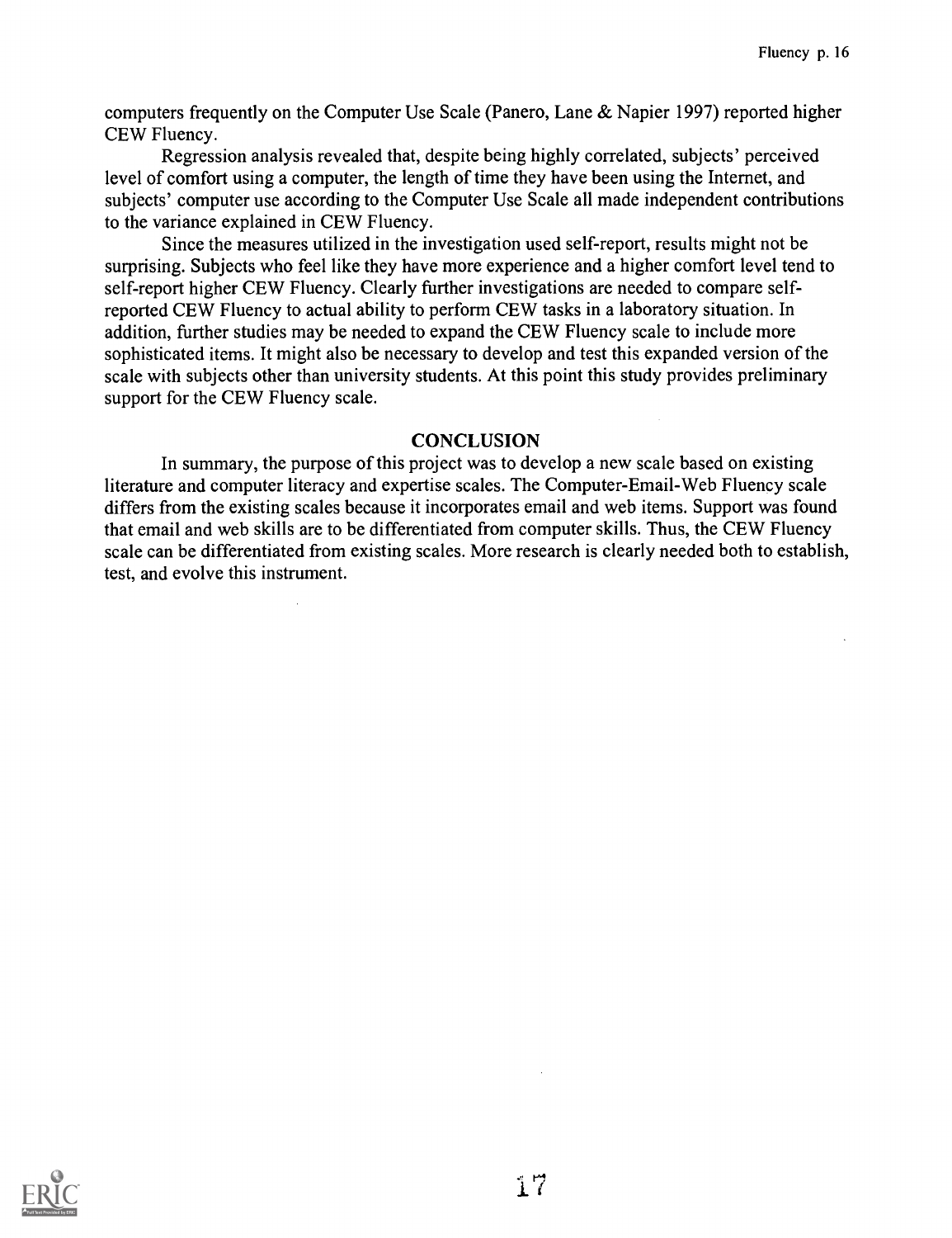### **REFERENCES**

- Anderson, R. E., Hansen, T. P., Johnson, D. C., & Klassen, D. L. (1979). Minnesota Computer Literacy Awareness Assessment (Technical Report). St. Paul, MN: Minnesota Educational Computing Consortium.
- Badagliacco, J. M. (1990). Gender and race differences in computing attitudes and experience. Social Science Computer Review, 8, 42-64.
- Ballance, C. T., & Balance, V. V. (1993). Relating self-rated computer experience to computer stress. Psychological Reports, 72 (2), 680-682.
- Baxter, H. J. (1984, February). Computer literacy: Is it worth the effort? Personal Software, 37-41.
- Bear, G. G., Richards, H. C., & Lancaster, P. (1987). Attitudes towards computers: Validation of a computer attitudes scale. Journal of Computing Research, 32 (2), 207- 219.
- Bitter, G. G., & Davis, S. J. (1985). Measuring development of computer literacy among teachers. AEDS Journal, 18 (4), 243-253.
- Born, R. G., & Cummings, C. W. (1994). An assessment model for computer experience, skills, and attitudes of undergraduate business students. Journal of Computer Information Systems, 35 (1), 41-53.
- Campbell, D. T., & Fiske, D. W. (1959). Convergent and discriminant validation by the multitrait-multimethod matrix. Psychological Bulletin, 56 (2), 81-105.
- Cassel, R. N., & Cassel, S. L. (1984). Cassel computer literacy test (CMLRTC). Journal of Instructional Psychology, 11, 3-9.
- Cheng, T. T., Plake, B., & Stevens, D. J. (1985). A validation study of the computer literacy examination: Cognitive aspect. AEDS Journal, 18, 139-152.
- Cockrell, K., Cockrell, D., & Harris, E. L. (1998). Generational variability in the understanding and use of technology. Alberta Journal of Educational Research, 44 (1), 111-114.
- Committee on Information Technology Literacy (1999). Being fluent with information technology. Washington, D. C.: National Academy Press.
- Compeau, D., Higgins, C. A., & Huff, S. (1999). Social cognitive theory and individual reactions to computing technology – A longitudinal study. MIS Quarterly, 23 (2), 145-158.
- Coovert, M. D., & Goldstein, M. (1980). Locus of control as a predictor of users' attitudes toward computers. Psychological Reports, 47, 1167-1173.
- Crable, E. A., Brodzinski, J. D., & Scherer, R. F. (1991). Psychology of computer use: XXII. Preliminary development of a measure of concerns about computers. Psychological Reports, 69, 235-236.
- Davis, F. D., Bagozzi, R. P., & Warshaw, P. R. (1989). User acceptance of computer technology: A comparison of two theoretical models. Management Science, 35, 982- 1003.
- Durndell, A., Macleod, H., & Siann, G. (1987). A survey of attitudes to knowledge about and experience of computers. Computer Education, 11 (3), 167-175.
- Edwards, A. L. (1957). Techniques of attitude scale construction. New York: Appleton-Century-Crofts.
- Egan, D. E. (1988). Individual differences in human-computer interaction. In M. Helanander (Ed.), Handbook of human-computer interaction, pp. 543-568.

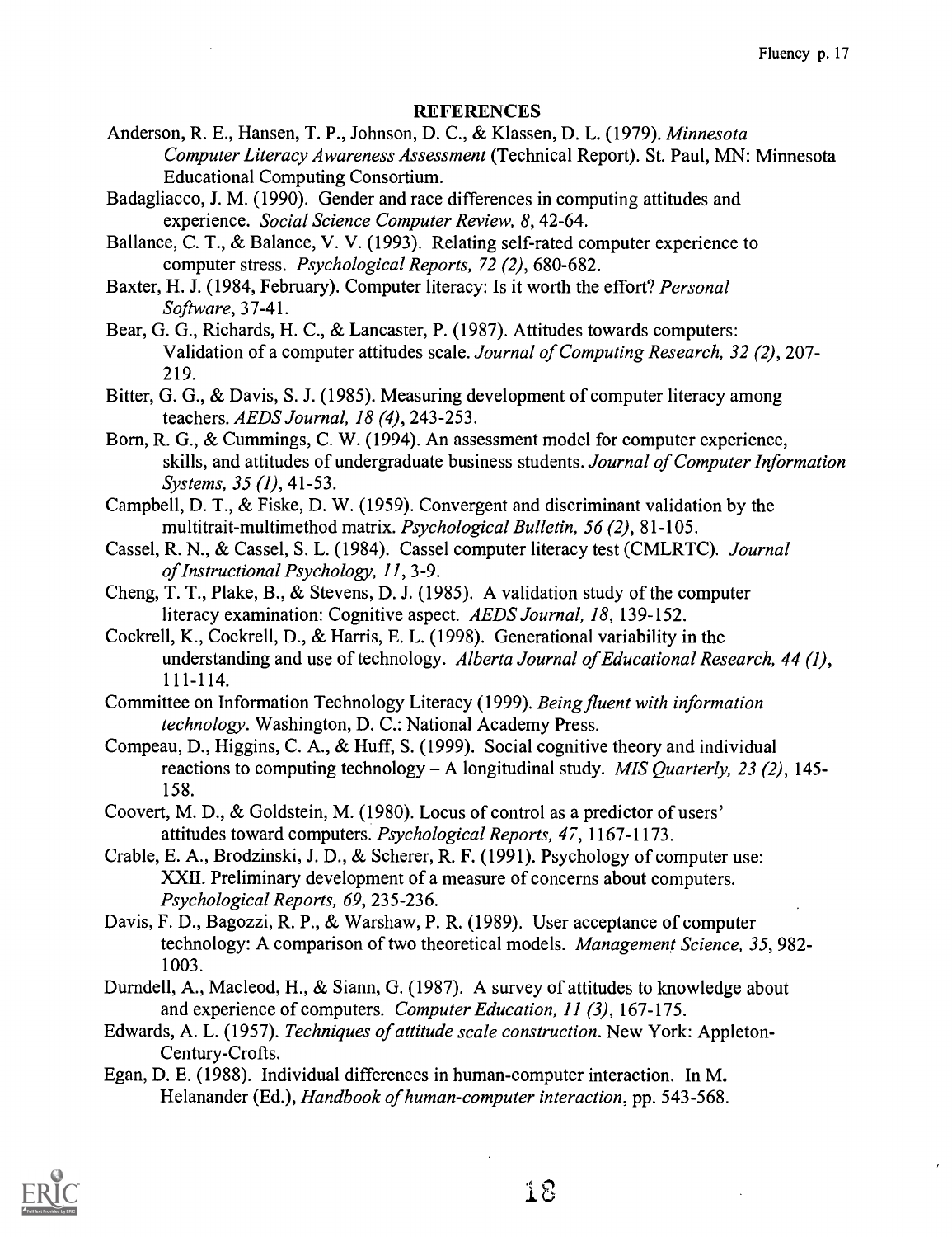Amsterdam: North-Holland.

- Ellsworth, R., & Bowman, B. E. (1982). A "beliefs about computers" scale based on Ahl's questionnaire items. *The Computing Teacher*, 10(4), 32-34.
- Fishbein, M., & Azjen, I. (1975). Belief, attitude, intention and behavior: an introduction to theory and research. Massachusetts: Addison-Wesley.
- Fortner, R. S. (1995). Excommunication in the information society. Critical Studies in Mass Communication, 12, 133-154.
- Gabriel, R. M. (1985a). Assessing computer literacy: A validated instrument and empirical results. AEDS Journal, 18 (3), 153-171.
- Gabriel, R. M. (1985b). Computer literacy assessment and validation: Empirical relationships at both student and school levels. Journal of Educational Computing Research, 1 (4), 415-425.
- Ganske, L., & Hamamoto, P. (1984). Response to crisis: A developer's look at the importance of needs assessment to teacher educators in the design of computer literacy training programs. Educational Computer Technology Journal, 32 (2), 101-113.
- Gardner, D. G., Discenza, R., & Dukes, R. L. (1993). The measurement of computer attitudes: An empirical comparison of available scales. Journal of Educational Computing Research, 9, 487-507.
- Geissler, J. E., & Horridge, P. (1993). University students' computer knowledge and commitment to learning. Journal of Research on Computing in Education, 25, 347-365.
- Georgia Tech (1998). WWW user survey. Retrieved September 22, 2001, from http://www.cc.gatech.edu/gvu/user\_surveys/
- Harrison, A. W., & Rainer, R. K. (1992). An examination of the factor structures and concurrent validities for the Computer Attitude Scale, the Computer Anxiety Rating Scale, and the Computer Self-Efficacy Scale. Educational and Psychological Measurement, 52, 735-745.
- Heinssen, R. K., Glass, C. R., & Knight, L. A. (1987). Assessing computer anxiety: development and validation of the computer anxiety rating scale. Computers in Human Behavior, 3, 49-59.
- Hudiburg, R. A., Brown, S., & Jones, T. M. (1993). Psychology of computer use: XXXIX. Measuring computer users' stress: the computer hassles scale. Psychological Reports, 73, 923-929.
- Igbaria, M., & Chakrabarti, A. (1990). Computer anxiety and attitudes towards microcomputer use. Behaviour and Information Technology, 9 (3), 229-241.
- ISACS (1985, November). Mission: define computer literacy. The Computing Teacher, 10-15.
- Jay, G. M. & Willis, S. L. (1992). Influence of direct computer experience on older adults' attitudes toward computers. Journal of Gerontology, 47 (4), 250-257.
- Jiang, J. J., Motwani, J., Cheung, W. M., & Cheng, C. H. (1999). Attitudes toward the Internet/WWW  $- A$  comparison of students in US, France, and Hong-Kong. Journal of Computer Information Systems, 39 (3), 1-5.
- Johnson, D. C., Anderson, R. E., Hansen, T. P., & Klassen, L. (1980, February). Computer literacy - What is it? Mathematics Teacher, 91-96.
- Kay, D. S., & Black, J. B. (1990). Knowledge transformations during the acquisition of computer expertise. In S. P. Robertson, W. Zachary, & J. B. Black (Eds.), Cognition, computing, and cooperation (pp. 268-303). Norwood, NJ: Ablex.

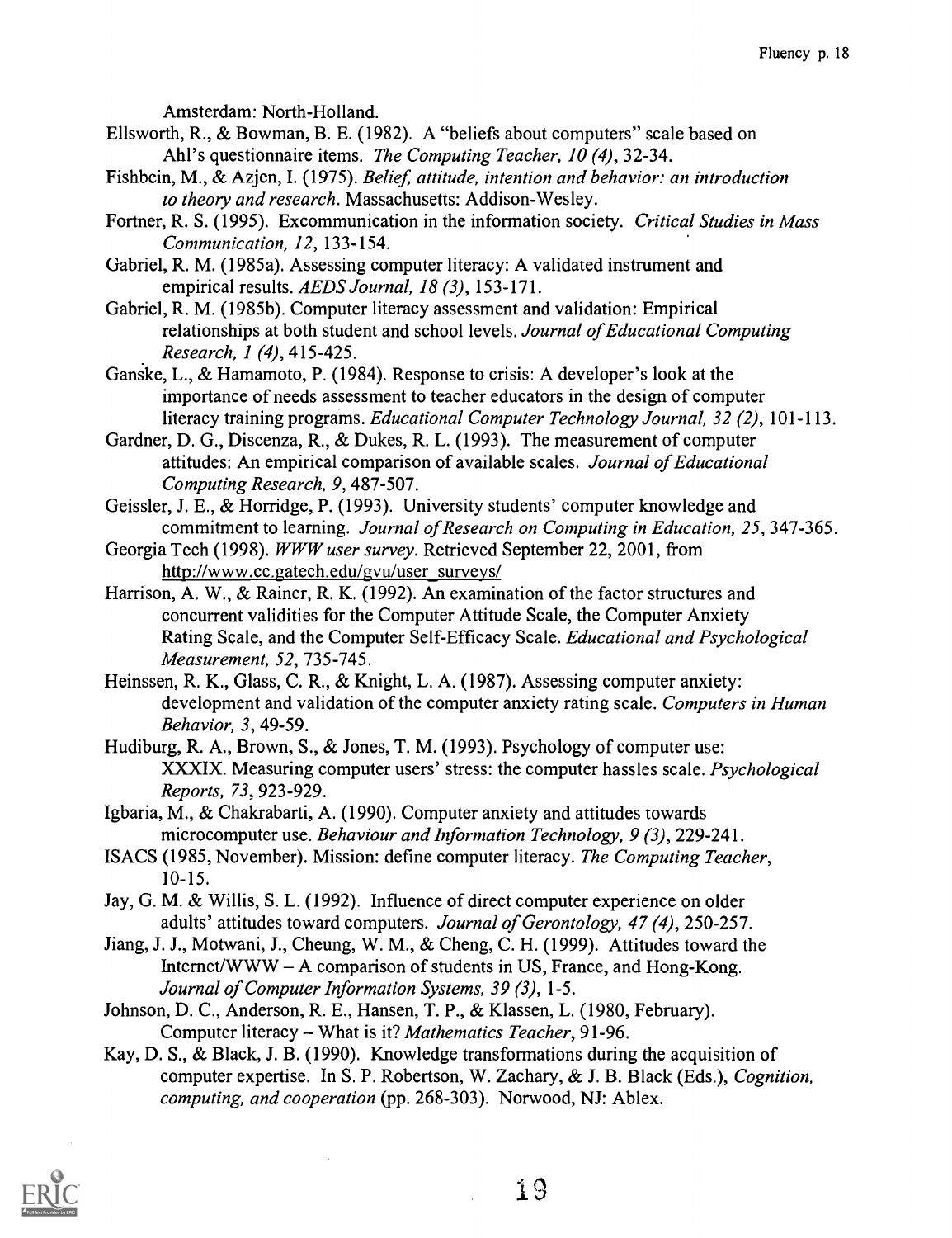- Kay, R. (1990). The relation between computer literacy and locus of control. Journal of Research on Computing in Education, 22 (4), 464-474.
- Kay, R. (1992). An analysis of methods used to examine gender differences in computerrelated behavior. Journal of Educational Computing Research, 8 (3), 277-290.
- Kay, R. (1993a). A practical research tool for assessing ability to use computers: The Computer ability survey (CAS). Journal of Research in Computing in Education, 26, 16- 27.
- Kay, R. (1993b). An explanation of and practical foundations for assessing attitudes toward computers: The Computer Attitude Measure (CAM). Computers in Human Behavior, 9, 371-386.
- Kim, J., & Mueller, C. W. (1978). Factor analysis. Statistical methods and practical issues. Beverly Hills, CA: Sage.
- Klassen, D. L., Anderson, R. E., Hansen, T. P., & Johnson, D. E. (1980). A study of computer literacy in science education: Final report. 1978-1980. St. Paul: Minnesota Educational computing consortium.
- Krissoff, A., & Konrad, L. (1998). Computer training for staff and patrons: a comprehensive academic model. Computers in Libraries, 18 (1), 28-31.
- LaLomia, M. J., & Sidowski, J. B. (1990). Measurements of computer satisfaction, literacy, and aptitudes: A review. International Journal of Human-Computer Interaction, 2, 231-253.
- Lee, J. A. (1986). The effects of past computer experience on computerized aptitude test performance. Educational and Psychological Measurement, 46, 727-733.
- Levin, D. (1983, March). Everyone wants "computer literacy" so maybe we should know what it means. The American School Board Journal, 25-28.
- Levine, T., & Donitsa-Schmidt, S. (1998). Computer use, confidence, attitudes, and knowledge – A causal-analysis. Computers in Human Behavior, 14 (1), 125-146.
- Levinson, E. M. (1986). A review of the computer aptitude, literacy, and interest profile (CALIP). Journal of Counseling and Development, 64, 658-659.
- Longstreet, W. S., & Sorant, P. E. (1985). Computer literacy Definition? Educational Horizons, 63 (3), 117-120.
- Loyd, B. H., & Gressard, C. (1984). Reliability and factorial validity of computer attitude scales. Educational and Psychological measurement, 44, 501-505.
- Maurer, M. M. (1983). Development and validation of a measure of computer anxiety. Unpublished Master's Thesis. Iowa State University.
- Maurer, M. M. (1994). Computer anxiety correlated and what they tell us: A literature review. Computers in Human Behavior, 10, 369-376.
- McKeown, B., & Thomas, D. (1988). Q methodology. Newbury Park, CA: Sage.
- Miller, L. A., Stanney, K. M., & Wooten, W. (1997). Development and evaluation of the Windows-computer-experience-questionnaire (WCEQ). International Journal of Human-Computer Interaction, 9 (3), 201-212.
- Molnar, A. R. (1978). The next great crisis in American education: computer literacy. AEDS Journal, 11 (I), 11-20.
- Montag, M. (1984). Development and validation of a criterion-referenced computer literacy assessment instrument. Unpublished master's thesis, Iowa State University, Ames, IA.
- Montag, M., Simonson, M. R., & Maurer, M. M. (1984). Standardized Test of Computer

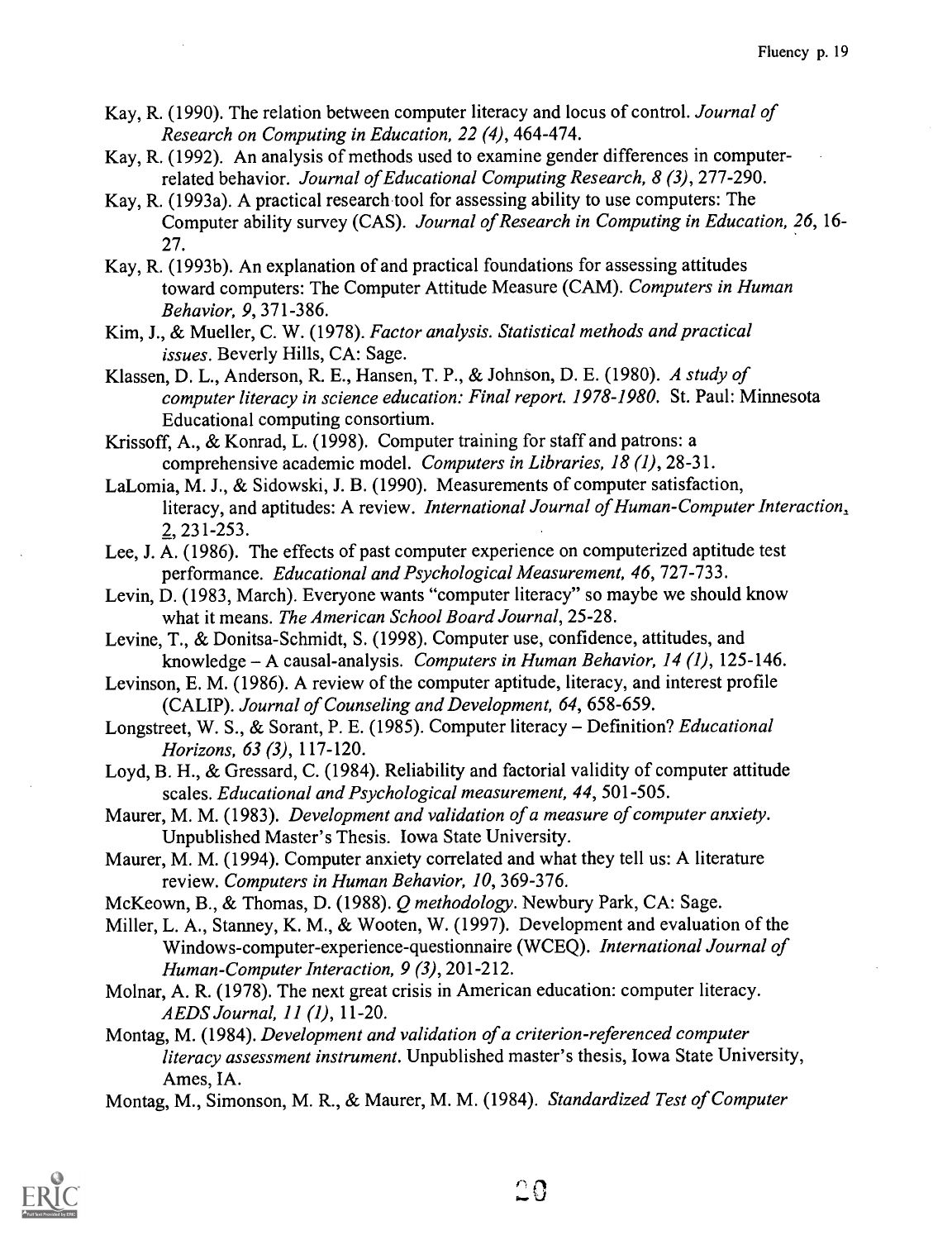Literacy (STCL). Amers: Iowa State University Research Foundation.

- Moroz, P. A., & Nash, J. B. (1997). Assessing and improving the factorial structures of the computer self-efficacy scale. Paper presented at the Annual Meeting of the American Educational Research Association, Chicago, IL.
- Murphy, C. A., Coover, D., & Owen, S. V. (1989). Development and validation of the Computer self-efficacy Scale. Educational and Psychological Measurement, 49, 893-899.
- National Assessment of Educational Progress (1986). A framework for assessing computer competence: defining objectives. Available at ED 273683.
- Nickell, G. S., & Pinto, J. N. (1986). The computer attitude scale. Computers in Human Behavior, 2, 301-306.
- Panero, J.C., Lane, D. M., & Napier, H. Al. (1997). The computer use scale: four dimensions of how people use computers. Journal of Educational Computing Research, 16 (4), 297-315.
- Pope-Davis, D. B., & Twing, J. S. (1991). The effects of age, gender, and experience on measures of attitude regarding computers. Computers in Human Behavior, 7, 333-339.
- Poplin, M. S., Drew, D. E., & Bable, R. S. (1984). Manual for the computer aptitude, literacy, and interest profile. Austin, TX: PRO-ED.
- Potosky, D., & Bobko, P. (1998). The computer understanding and experience scale  $-A$ self-report measure of computer experience. Computers in Human Behavior, 14 (2), 337- 348.
- Prumper, J., Zapf, D., Brodbeck, R. C., & Frese, M. (1992). Some surprising differences between novice and expert errors in computerized office work. Behaviour and Information Technology, 11, 319-328.
- Rawstorne, P., Caputi, P., & Smith, B. L. (1998). A study of the psychometric properties of the subjective computer experience scale: Working Paper 1. Unpublished manuscript, University of Wollongong, Wollongong, Australia.
- Rhodes, L. A. (1986). On computers, personal styles, and being human: A conversation with Sherry Turkle. *Educational Leadership*, 43 (6), 12-16.
- Schmitz, J., Rogers, E. M., Phillips, K., & Paschal, D. (1995). The public electronic network (PEN) and the homeless in Santa Monica. Journal of applied Communication Research, 23, 26-43.
- Shashaani, L. (1994). Gender-differences in computer experience and its influence on computer attitudes. Journal of Educational Computing Research, 11 (4), 347-367.
- Simonson, M. R., Maurer, M., Montag-Torardi, M., & Whitaker, M. (1987). Development of a standardized test of computer literacy and a computer anxiety index. Journal of Educational Computing Research, 3 (2), 231-247.
- Sit, R. A., & Fisk, A. D. (1999). Age-related performance in a multiple-task environment. Human Factors, 41 (1), 26-34.
- Smith, B. L., Caputi, P., & Rawstorne, P. (2000). Differentiating computer experience and attitudes toward computers: an empirical investigation. Computers in Human Behavior, 16 (I), 59-81.
- Smith, B. L., Caputi, P., Crittenden, M., Jayasuriya, R., & Rawstorne, P. (1999). A review of the construct of computer experience. Computers in Human Behavior, 15, 227-424.

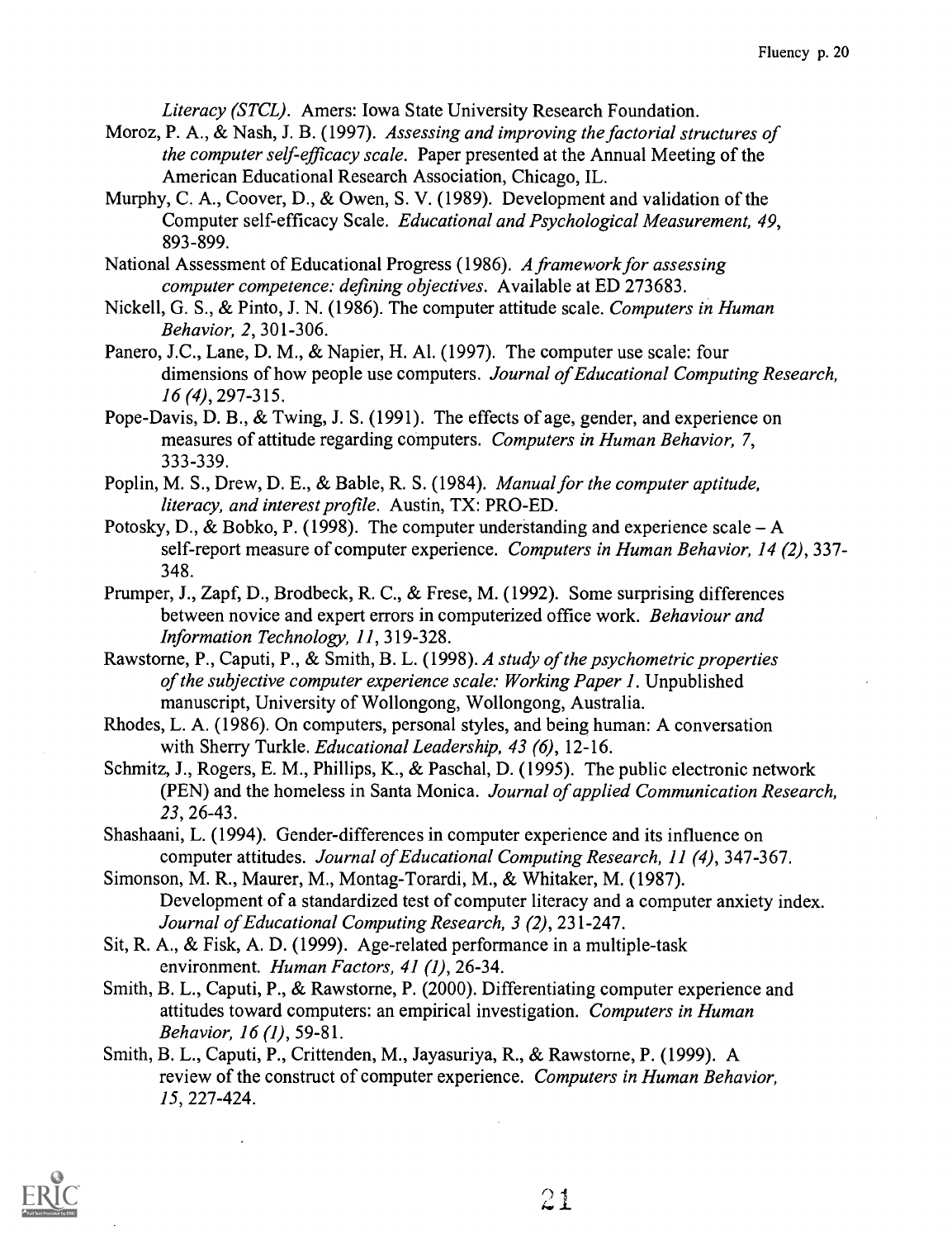- Todman, J., & Monaghan, E. (1994). Qualitative differences in computer experience, computer anxiety, and students use of computers: a path model. Computers in Human Behavior, 10 (4), 529-539.
- Torardi, M. M. (1985). The development of a computer literacy assessment instrument. Paper presented at the Annual Convention of the Association for Educational Communications and Technology, Anaheim, CA, January 17-23. Available at ED 256342.
- Torkzadeh, G., & Koufteros, X. (1994). Factorial validity of a computer self-efficacy scale and the impact of computer training. Educational and psychological measurement, 54 (3), 813.
- Watt, D. H. (1980). Computer literacy: what should schools be doing about this? Classroom Computer News, 1 (2), 1-26.
- Woodrow, J. E. J. (1991). A comparison of four computer attitude scales. Journal of Educational Computing Research, 7 (2), 165-187.

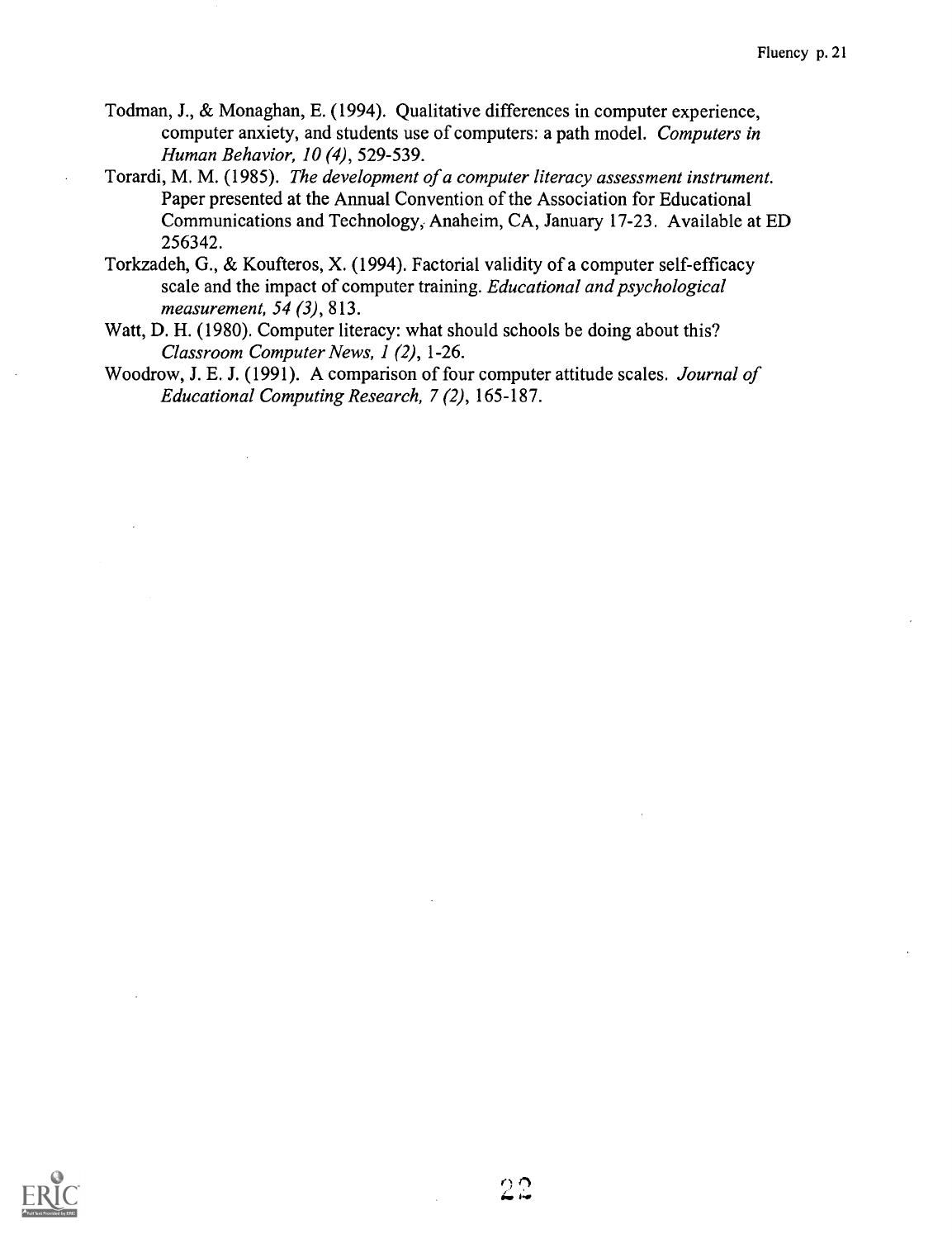# APPENDIX

Table 1

Means, Standard Deviations, and Item Correlations for CEW Fluency, Pilot 2 ( $N = 284$ )

| Mean | SD <sup>a</sup> | $IC_p$           | Item | Computer Skills                                                                    |
|------|-----------------|------------------|------|------------------------------------------------------------------------------------|
| 3.94 | .23             | .61              | 8.   | I can switch a computer on                                                         |
| 3.88 | .37             | .66              | 9.   | I can restart a computer                                                           |
| 3.89 | .34             | .72              | 10.  | I can begin a new document                                                         |
| 3.76 | .38             | .61              | 12.  | I can open a previously saved file from any drive/directory                        |
| 3.89 | .33             | .73              | 16.  | I can use "save as" when appropriate                                               |
| 3.92 | .29             | .56              | 26.  | I can print a document                                                             |
|      |                 |                  |      |                                                                                    |
| 3.88 | .27             | .85 <sup>c</sup> |      | Total Subscale                                                                     |
|      |                 |                  |      |                                                                                    |
| Mean | SD <sup>a</sup> | $IC_p$           | Item | <b>Email Skills</b>                                                                |
| 3.82 | .46             | .75              | 27.  | I can open an email program                                                        |
| 3.91 | .32             | .85              | 28.  | I can read new mail messages                                                       |
| 3.74 | .55             | .65              | 29.  | I can open a file attached to an email                                             |
| 3.87 | .39             | .83              | 31.  | I can delete read mail                                                             |
| 3.87 | .43             | .78              | 32.  | I can send an email message                                                        |
| 3.77 | .61             | .64              | 34.  | I can use the "reply" and "forward" features for email                             |
| 3.83 | .38             | .89 <sup>c</sup> |      | <b>Total Subscale</b>                                                              |
| Mean | SD <sup>a</sup> | $IC_p$           | Item | Web Navigation Skills                                                              |
| 3.77 | .50             | .75              | 45.  | I can use a browser such as Netscape or Explorer to navigate the<br>World Wide Web |
| 3.78 | .52             | .78              | 46.  | I can open a web address directly                                                  |
| 3.43 | .85             | .59              | 47.  | I can identify the host server from the web address                                |
| 3.92 | .32             | .59              | 49.  | I can use "back" and "forward" to move between web pages                           |
| 3.84 | .44             | .77              | 52.  | I can use search engines such as Yahoo and Alta Vista                              |
| 3.75 | .43             | .84 <sup>c</sup> |      | <b>Total Subscale</b>                                                              |
| Mean | SD <sup>a</sup> | $IC_p$           | Item | Web Editing Skills                                                                 |
| 3.05 | 1.05            | .61              | 51.  | I can edit bookmarks                                                               |
| 3.32 | .94             | .76              | 54.  | I can save text contents off web pages to a disk                                   |
| 3.33 | .97             | .74              | 55.  | I can save images off web pages to a disk                                          |
| 2.43 | 1.14            | .49              | 58.  | I can create a website                                                             |
| 3.03 | .83             | .82 <sup>c</sup> |      | <b>Total Subscale</b>                                                              |

Note. "Standard deviation. <sup>b</sup>Item-total correlation. <sup>c</sup>Cronbach alpha coefficient for subscale after factor analysis.

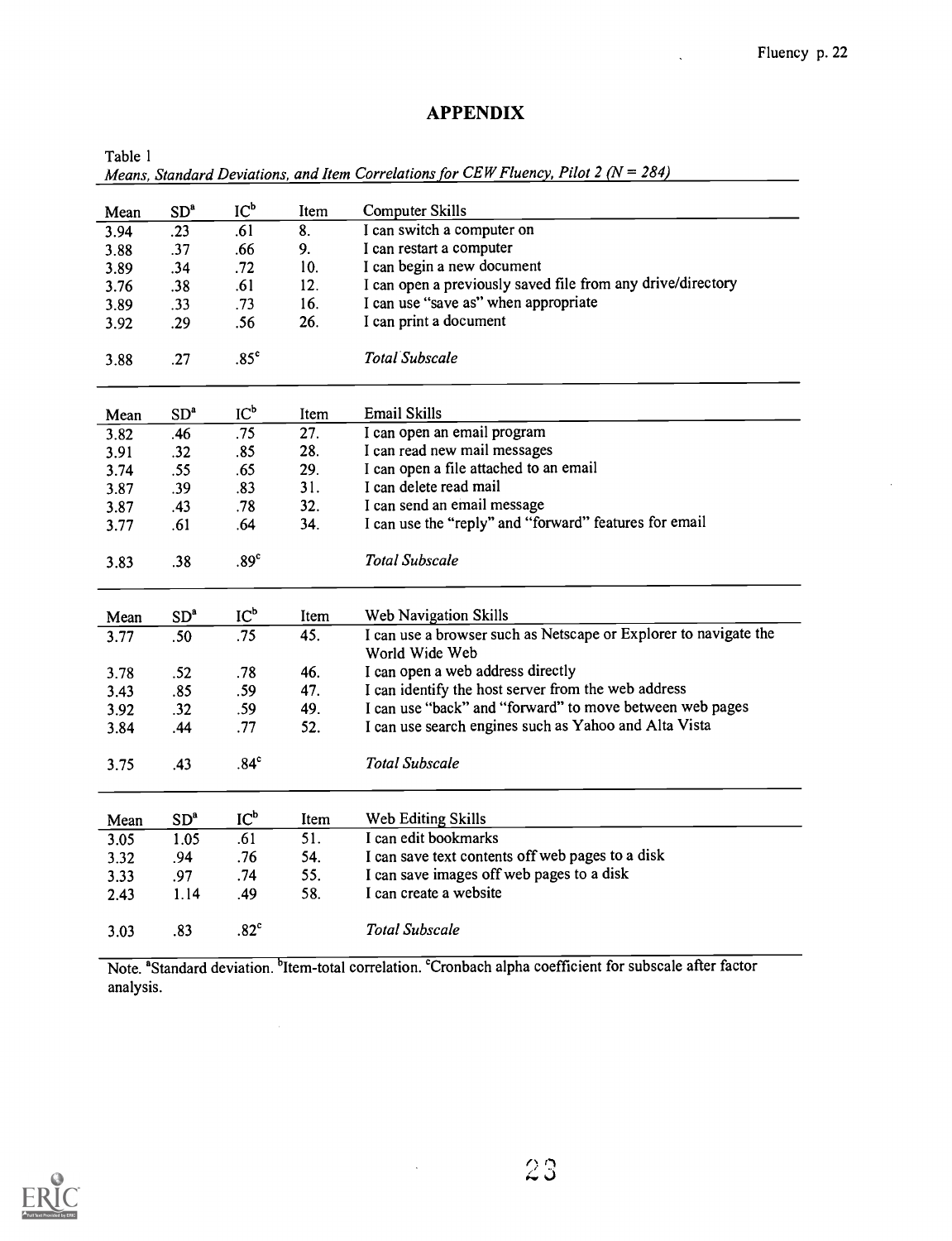| Subscale                           | Item    | Fac 1    | Fac 2 | Fac 3 | Fac 4 |
|------------------------------------|---------|----------|-------|-------|-------|
| Basic email skills                 | 28      | .861     |       |       |       |
|                                    | 31      | .846     |       |       |       |
|                                    | 32      | .801     |       |       |       |
|                                    | 27      | .747     |       |       |       |
|                                    | 29      | .700     |       |       |       |
|                                    | 34      | .664     |       |       |       |
| Basic computer skills              | 10      |          | .830  |       |       |
|                                    | 16      |          | .755  |       |       |
|                                    | $\bf 8$ |          | .704  |       |       |
|                                    | 9       |          | .660  |       |       |
|                                    | 26      |          | .619  |       |       |
|                                    | 12      |          | .591  |       |       |
| Web navigation skills              | 46      |          |       | .791  |       |
|                                    | 45      |          |       | .775  |       |
|                                    | 52      |          |       | .760  |       |
|                                    | 47      |          |       | .635  | .427  |
|                                    | 49      |          | .403  | .623  |       |
| Web editing skills                 | 54      |          |       |       | .853  |
|                                    | 55      |          |       |       | .839  |
|                                    | 51      |          |       |       | .701  |
|                                    | 58      |          |       |       | .650  |
| <b>FACTOR</b><br><b>EIGENVALUE</b> |         | % OF VAR |       | CUM % |       |
| 8.9<br>1                           |         | 42.3     |       | 42.3  |       |
| $\boldsymbol{2}$<br>2.3            |         | 10.8     |       | 53.1  |       |
| $\overline{\mathbf{3}}$<br>1.7     |         | 8.0      |       | 61.1  |       |
| 4<br>1.3                           |         | 6.2      |       | 67.3  |       |

Table 2 Varimax Rotated Factor Loadings for CEW Fluency Scale

Note. Only factor loadings  $\geq 40$  are included in table.

| Table 3                                            |  |
|----------------------------------------------------|--|
| Correlations Between CEW Fluency Subscales Pilot 2 |  |

| Correlations Derween CLII Tuency Subscures Film 4 |             |                 |              |                |  |
|---------------------------------------------------|-------------|-----------------|--------------|----------------|--|
|                                                   | Total Scale | Computer Skills | Email Skills | Web Navigation |  |
| <b>Total Scale</b>                                | .00         |                 |              |                |  |
| Computer Skills                                   | .75         | l.00            |              |                |  |
| Email Skills                                      | .75         | .59             | 1.00         |                |  |
| Web Navigation                                    | .83         | .60             | .53          | 1.00           |  |
| Web Editing                                       | .83         | .43             | .38          | .56            |  |

Note. All correlations significant at the  $p < 0$ l level



 $\bar{\gamma}$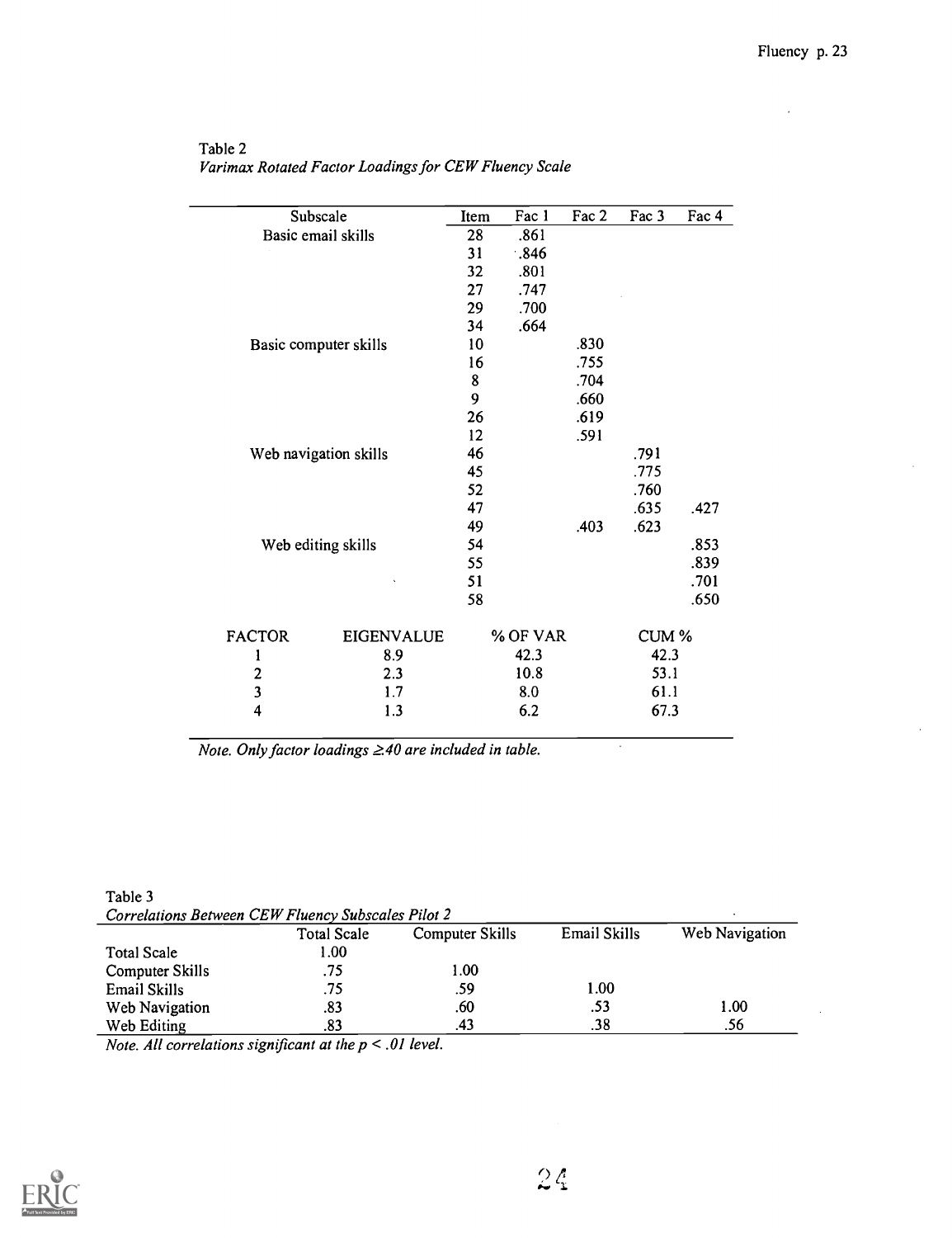$\ddot{\phantom{a}}$ 

| Correlations Between CEW Fluency Subscales Study 3 |             |                 |                     |                |  |  |  |
|----------------------------------------------------|-------------|-----------------|---------------------|----------------|--|--|--|
|                                                    | Total Scale | Computer Skills | <b>Email Skills</b> | Web Navigation |  |  |  |
| <b>Total Scale</b>                                 | 1.00        |                 |                     |                |  |  |  |
| Computer Skills                                    | .85         | 1.00            |                     |                |  |  |  |
| Email Skills                                       | .85         | .74             | .00.                |                |  |  |  |
| Web Navigation                                     | .85         | .78             | .73                 | 1.00           |  |  |  |
| Web Editing                                        | .86         | .56             | .59                 | .57            |  |  |  |

Table 4 Correlations Between CEW Fluency Subscales Study 3

Note. All correlations significant at the p < .01 level.

Table 5

Correlations Between CEW Fluency and Other Questions and Scales

|                 | Fluency   | Comp.     | Email     | Web Nav.  | Web Edit. |
|-----------------|-----------|-----------|-----------|-----------|-----------|
| Q4              | $.512**$  | $.344**$  | $.417**$  | $.430**$  | $.515***$ |
| Q <sub>5</sub>  | $.396**$  | $.266***$ | $.373**$  | $.339**$  | $.388***$ |
| Q11             | $.292**$  | $.198*$   | $.239**$  | $.250**$  | $.292**$  |
| Q <sub>13</sub> | $.222**$  | .115      | $.206*$   | $.169*$   | $.260***$ |
| Q14             | $.468**$  | $.326**$  | $.351**$  | $.350**$  | $.505**$  |
| Q <sub>15</sub> | $.660**$  | $.573**$  | $.597**$  | $.607**$  | $.568$ ** |
| Q16             | $.563**$  | $.441**$  | $.541**$  | $.489**$  | $.454**$  |
| Q17             | $.554***$ | $.477**$  | $.514**$  | $.504**$  | $.444***$ |
| Enthus.         | $.409**$  | $.295**$  | $.409**$  | $.372**$  | $.497**$  |
| Effic.          | $.423**$  | $.474**$  | $.354**$  | $.375***$ | $.342**$  |
| Entertain.      | $.301**$  | $.283**$  | $.325**$  | $.270**$  | $.225***$ |
| Comm.           | $.369**$  | $.357**$  | $.504***$ | $.296***$ | $.249**$  |
| <b>CUS</b>      | $.550**$  | $.468**$  | $.532**$  | $.458**$  | $.485**$  |
| Access          | $.368**$  | $.219***$ | $.359**$  | $.285***$ | $.393**$  |
| Instead         | $.315***$ | $.296**$  | $.286***$ | $.293**$  | $.272**$  |

Note. \*\* correlations significant at the  $p < .01$  level. \* correlations significant at the  $p < .05$  level

| Legend:        |                                                                                      |
|----------------|--------------------------------------------------------------------------------------|
| Fluency        | total CEW Fluency scale                                                              |
| Computer       | computer subscale                                                                    |
| Email          | email subscale                                                                       |
| Web Nav.       | web navigating subscale                                                              |
| Web Edit.      | web editing subscale                                                                 |
| Q4             | How long have you been using the Internet?                                           |
| Q <sub>5</sub> | How many computer classes, courses or seminars have you attended throughout your     |
|                | lifetime?                                                                            |
| Q11            | On average, how often do you use a WWW browser?                                      |
| Q13            | What do you primarily use the web for?                                               |
| Q 14           | Which of the following (Internet tasks) have you done?                               |
| Q 15           | How comfortable do you feel using computers, in general?                             |
| Q16            | How comfortable do you feel using the Internet?                                      |
| Q17            | How satisfied are you with your current skills for using the Internet?               |
| Enthus.        | enthusiasm subscale of CUS                                                           |
| Effic.         | efficiency subscale of CUS                                                           |
| Entertain.     | entertainment subscale of CUS                                                        |
| Comm.          | communication subscale of CUS                                                        |
| CUS            | computer use scale (Panero, Lane & Napier 1997)                                      |
| Access         | How frequently do you access the Internet to find the following kind of information? |
| Instead        | How frequently do you use the web instead of doing one of the following activities?  |

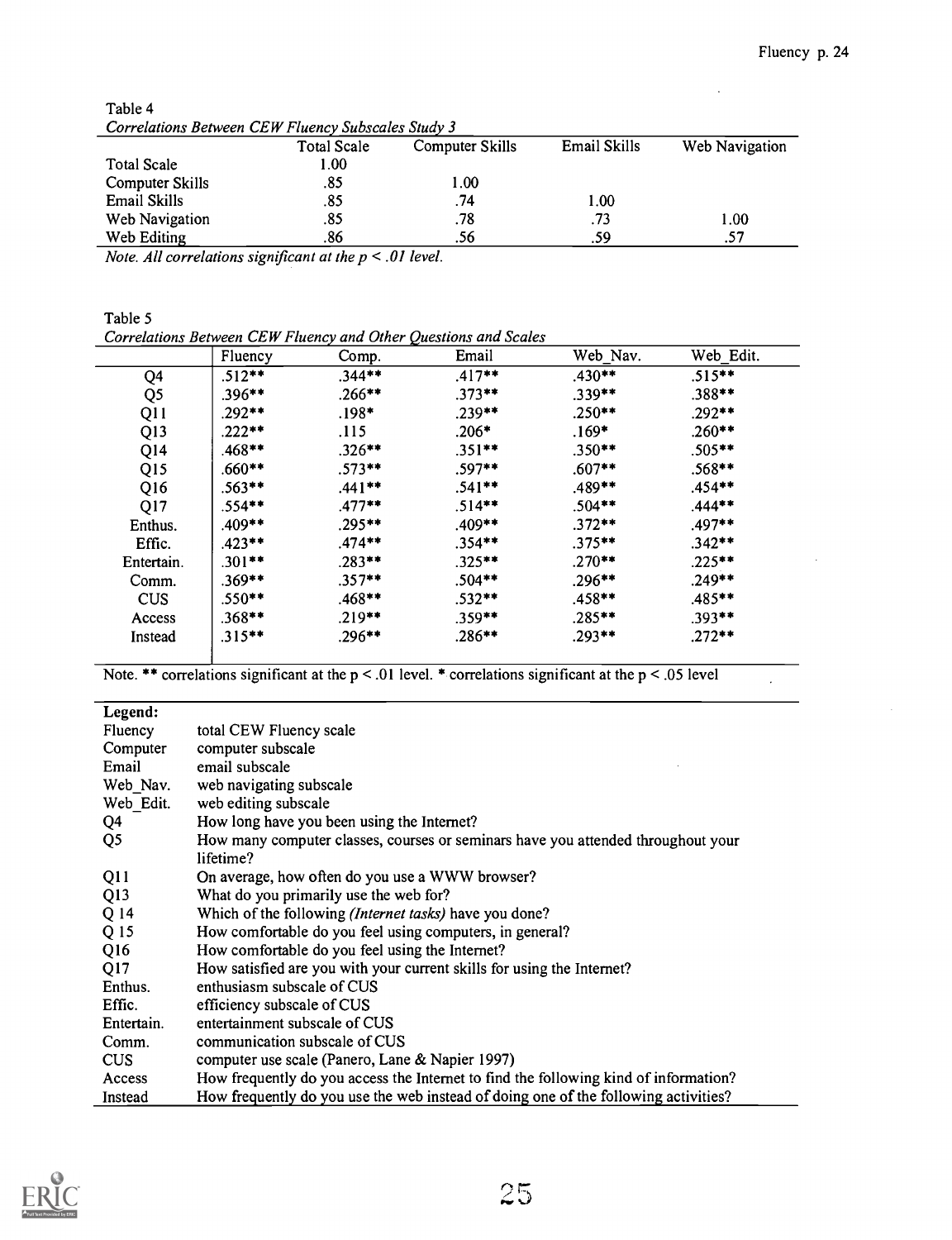#### Table 6.

Deleted Item Listing

Items deleted due to double loading (a minimum of .2 difference between loadings had to be observed):

- 15. I can save a file in a specified drive/directory
- 18. I can format a floppy disk
- 19. I can rename a floppy disk<br>20. I can use the hard drive
- I can use the hard drive
- 23. I can switch between currently open applications<br>24. I can rename files
- 24. I can rename files<br>25. I can delete unwar
- I can delete unwanted files
- 30. I can save an attached file
- 33. I can attach and send a file with a message
- 35. I can block unwanted email senders
- 36. I can create folders for saving mail
- 37. I can use message settings, i.e. "important"<br>38. I can set preferences, i.e. "save sent emails"
- I can set preferences, i.e. "save sent emails"
- 39. I can create a signature file<br>41. I can create an address in the
- I can create an address in the address book
- 42. I can use the address book to find an address 48. I can use hypertext links on World Wide Web
- 48. I can use hypertext links on World Wide Web pages 50. I can add bookmarks of useful sites
- I can add bookmarks of useful sites
- 53. I can use advanced search techniques in search engines<br>56. I can turn on/off auto load images
- I can turn on/off auto load images
- 57. I can use a dial-in account to log on to the Internet

Items deleted for conceptual reasons, such as two- or three-item factors, multiple items, or problematic wording:

- 11. I can begin a new document based on a template
- 13. I can save a file
- 14. I can save a document as a template
- 
- 17. I can save on a floppy disk<br>21. I can create folders/director I can create folders/directories
- 22. I can copy or move files between drives and directories
- 40. I can explain the difference between Address Book & Distribution List
- 43. I can create my own distribution list
- 44. I can use a distribution list to send email
- 59. I can use Internet email such as Yahoo, Hotmail, etc.

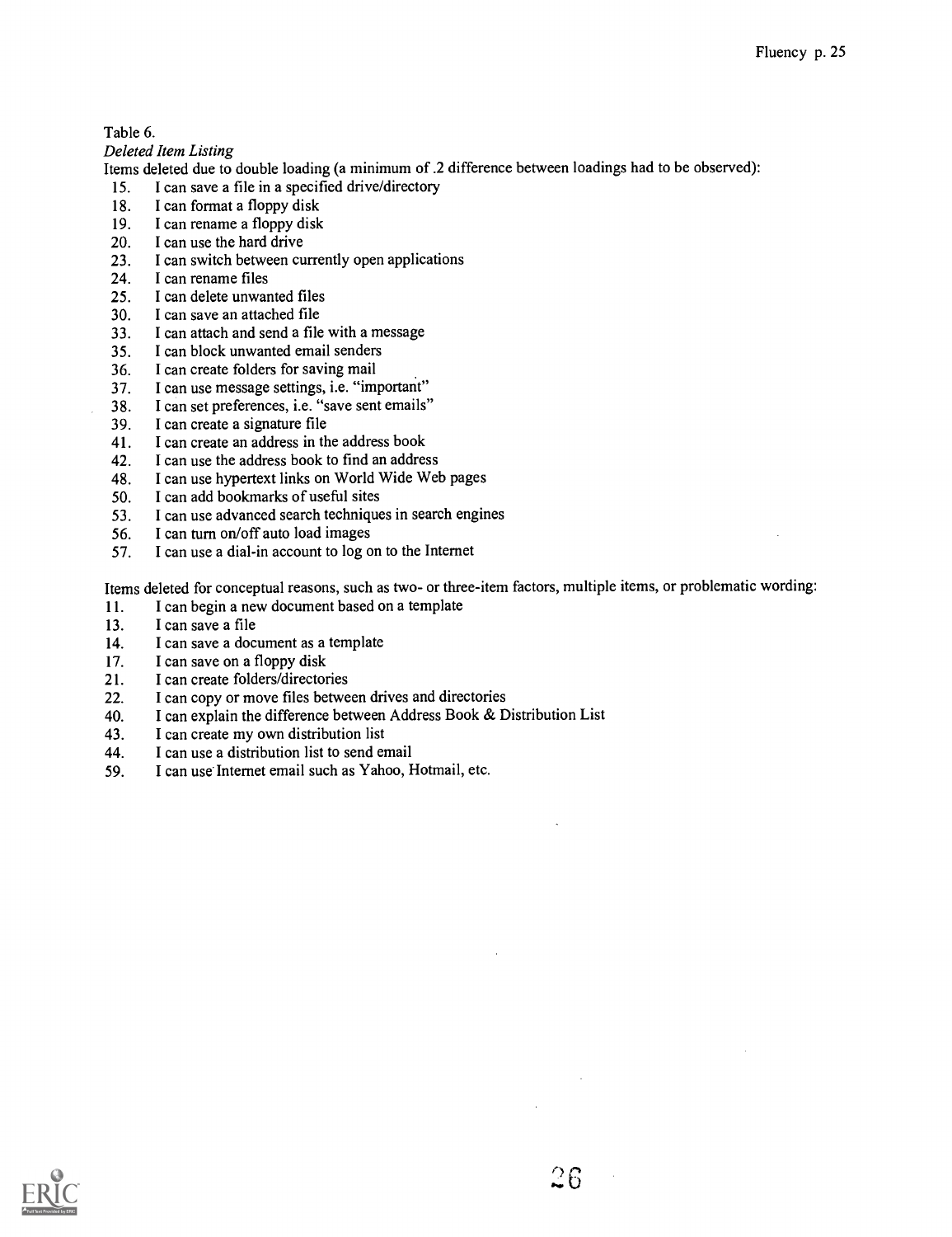Please note:

By completing this questionnaire, you are agreeing to participate in this research study. You must be above the age of 18, and can NOT have participated in a previous "Internet Fluency" study. You are also acknowledging the receipt of an information sheet informing you of the purpose of this study, and the researcher's name and contact information.

#### . . . . . . . . . . . . .

#### Internet Fluency III

The purpose of this study is to assess your perceptions and use of the computer, email, the World Wide Web and the Internet. Please read each question carefully before filling in or choosing the appropriate answer choice.

1. What is your major?

2. Please circle your gender: male female

- 3. What year were you born?
- 4. How long have you been using Internet (including using email, gopher, ftp, etc.)?
	- Less than 6 months
	- $\frac{1}{\sqrt{1-\frac{1}{\sqrt{1-\frac{1}{\sqrt{1-\frac{1}{\sqrt{1-\frac{1}{\sqrt{1-\frac{1}{\sqrt{1-\frac{1}{\sqrt{1-\frac{1}{\sqrt{1-\frac{1}{\sqrt{1-\frac{1}{\sqrt{1-\frac{1}{\sqrt{1-\frac{1}{\sqrt{1-\frac{1}{\sqrt{1-\frac{1}{\sqrt{1-\frac{1}{\sqrt{1-\frac{1}{\sqrt{1-\frac{1}{\sqrt{1-\frac{1}{\sqrt{1-\frac{1}{\sqrt{1-\frac{1}{\sqrt{1-\frac{1}{\sqrt{1-\frac{1}{\sqrt{1-\frac{1}{\sqrt{1-\frac{1}{\sqrt{1-\frac{1$
	- $\frac{1}{\sqrt{1}}$  1 to 3 years
	- $\frac{4}{10}$  4 to 6 years
	- 7 years or more
- 5. How many computer classes, courses, or seminars have you attended throughout your lifetime?

How frequently do you access the World Wide Web (WWW) from the following locations?

|                           | $<$ Once |    |                                    |  |  |
|---------------------------|----------|----|------------------------------------|--|--|
|                           |          |    | Daily Weekly Monthly a month Never |  |  |
| 6. From home?             |          |    |                                    |  |  |
| 7. From work?             | 5.       | -4 | $\sim$ 3                           |  |  |
| 8. From school?           |          | 4  |                                    |  |  |
| 9. From public terminals? |          | 4  | 3.                                 |  |  |
| 10. From other locations? |          | 4  | 3.                                 |  |  |

- 11. On average, how often do you use a WWW browser? By this, we mean using your browser for a specific set of tasks or activities. We do not mean how many times you launch your browser per day.
	- More than 9 times/day
	- $5$  to 8 times/day
	- 1 to 4 times/day
	- A few times a week
	- Once a week
	- Once a month

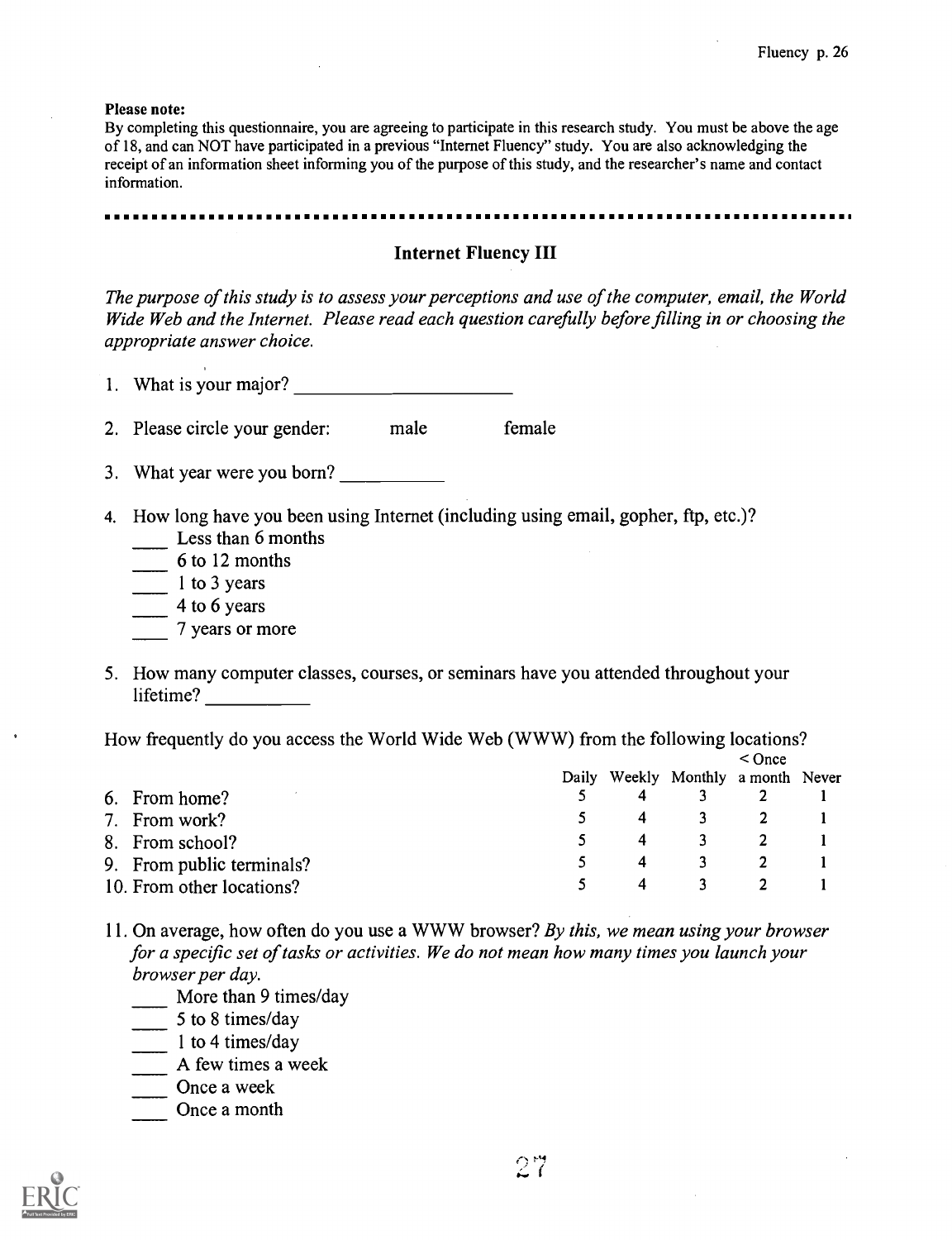12. On average, how many hours a week do you use a WWW browser?

- 0 to 1 hours/week
- 2 to 4 hours/week
- $\frac{5 \text{ to } 6 \text{ hours/week}}{2}$
- 7 to 9 hours/week
- 10 to 20 hours/week
- 21 to 40 hours/week
- Over 40 hours/week
- 13. What do you primarily use the Web for?

(Please check all that apply.)

- Education
- Shopping/gathering product information
- Entertainment

Work/Business

- Communication with others (not including email)
- Gathering information for personal needs
- Wasting time
- **Other**
- 14. Which of the following have you done?

(Please check all that apply.)

Ordered a product/service by filling out an online form

Made a purchase online for more than \$100

- Created a web page
- Customized a web page for yourself (e.g. My Yahoo, CNN Custom News)
- Changed your browser's "startup" or "home" page
- Changed your "cookie" preferences
- Participated in an online chat or discussion (not including email)
- Listened to a radio broadcast online
- Made a telephone call online
- Used a nationwide online directory to find an address or telephone number
- Taken a seminar or class about the Web or Internet
- Bought a book to learn more about the Web or Internet
- 15. How comfortable do you feel using computers, in general?
	- Very comfortable
	- Somewhat comfortable
	- Neither comfortable nor uncomfortable
	- Somewhat uncomfortable
	- Very uncomfortable

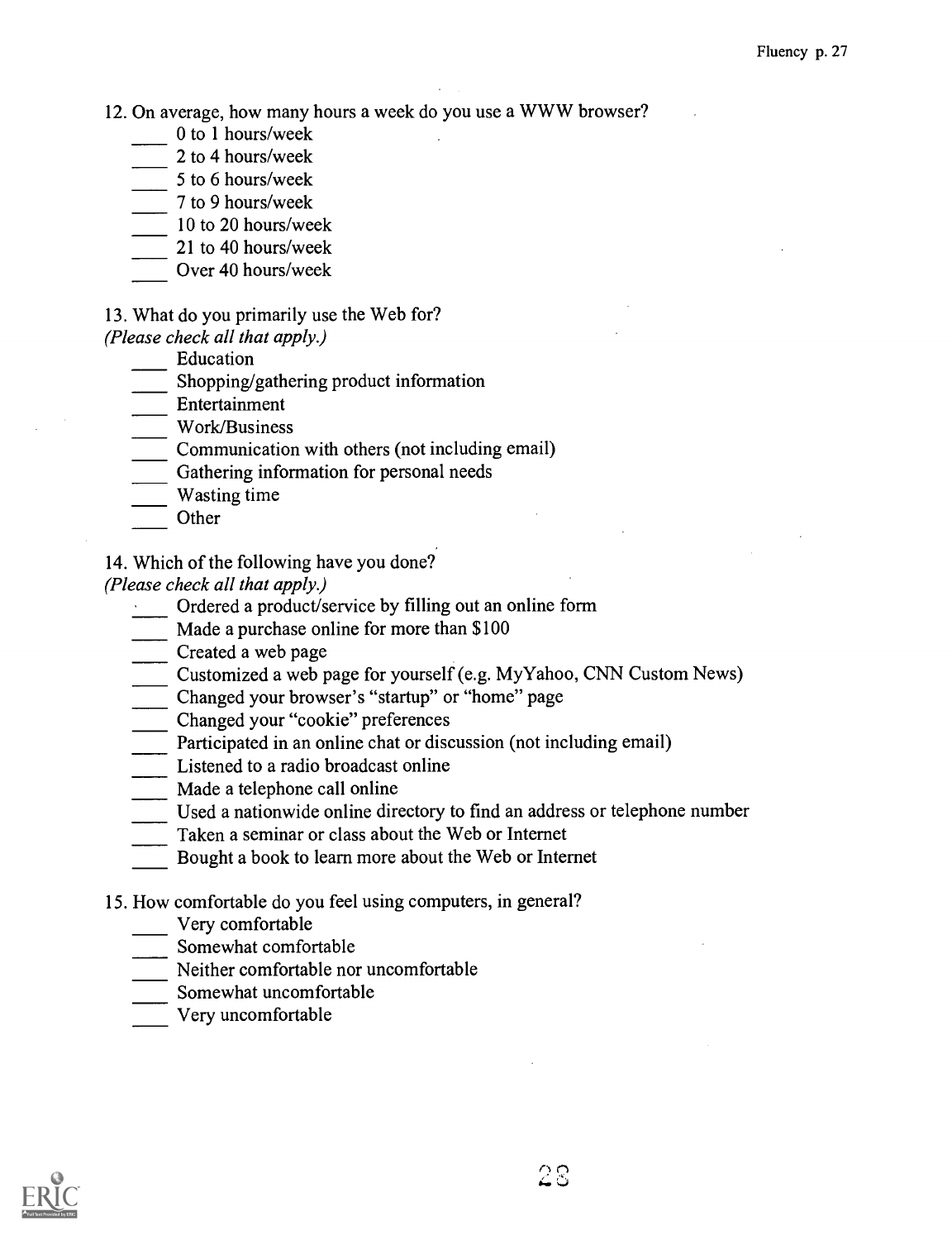- 16. How comfortable to you feel using the Internet?
	- Very comfortable
	- Somewhat comfortable
	- Neither comfortable nor uncomfortable
	- Somewhat uncomfortable
	- Very uncomfortable

17. How satisfied are you with your current skills for using the Internet?

- Very satisfied  $-1$  can do everything that I want to do
- Somewhat satisfied  $-1$  can do most things I want to do

Neither satisfied nor unsatisfied

- Somewhat unsatisfied I can't so many things I would like to do
- $\overline{\phantom{a}}$  Very unsatisfied I can't do most things I would like to do

# The following questions are about a variety of computer, email and web-related tasks. Please read each question carefully and circle the appropriate number according to the scale below.

|                                                                  | very |                         |                         | not so         | not    |  |
|------------------------------------------------------------------|------|-------------------------|-------------------------|----------------|--------|--|
|                                                                  | well | well                    | okay                    | well           | at all |  |
| 18. I can print a document.                                      | 5    | 4                       | 3.                      |                |        |  |
| 19. I can open a web address directly.                           | 5.   | 4                       | 3                       | $\overline{2}$ |        |  |
| 20. I can use search engines such as Yahoo or Alta Vista.        |      | 4                       | 3                       | $\overline{2}$ |        |  |
| 21. I can use "save as" when appropriate.                        | 5.   | 4                       | 3                       | $\overline{2}$ |        |  |
| 22. I can use the "reply" and "forward" features for email.      |      | 4                       | $\overline{\mathbf{3}}$ | $\overline{c}$ |        |  |
| 23. I can save text contents off web pages to a disk             | 5    | 4                       | 3                       | $\mathbf{2}$   |        |  |
| 24. I can identify the host server from the web address.         | 5.   | 4                       | $\overline{\mathbf{3}}$ | $\overline{c}$ |        |  |
| 25. I can read new mail messages.                                |      | 4                       | 3                       | $\overline{2}$ |        |  |
| 26. I can delete read email.                                     | 5.   | 4                       | $\overline{\mathbf{3}}$ | $\overline{2}$ |        |  |
| 27. I can send an email message.                                 |      | 4                       | 3                       | 2              |        |  |
| 28. I can save images off web pages to a disk.                   |      | 4                       | 3                       | $\overline{2}$ |        |  |
| 29. I can open an email program.                                 |      | $\overline{\mathbf{4}}$ | 3                       | $\overline{2}$ |        |  |
| 30. I can edit bookmarks.                                        |      | 4                       | $\overline{\mathbf{3}}$ | 2              |        |  |
| 31. I can open a previously saved file from any drive/directory. | 5    | 4                       | 3                       | $\overline{2}$ |        |  |
| 32. I can open a file attached to an email.                      |      | 4                       | 3                       | $\overline{2}$ |        |  |
| 33. I can restart a computer.                                    |      | 4                       | $\overline{\mathbf{3}}$ | $\overline{2}$ |        |  |
| 34. I can begin a new document.                                  | 5    | $\overline{\mathbf{4}}$ | $\overline{\mathbf{3}}$ | $\overline{2}$ |        |  |
| 35. I can use a browser such as Netscape or Explorer to navigate | 5    | 4                       | 3                       | 2              |        |  |
| the World Wide Web.                                              |      |                         |                         |                |        |  |
| 36. I can create a website.                                      | 5    | 4                       | 3                       | 2              |        |  |
| 37. I can switch a computer on.                                  |      | $\overline{\mathbf{4}}$ | 3                       |                |        |  |
| 38. I can use "back" and "forward" to move between pages.        | 5    | 4                       | 3                       | 2              |        |  |

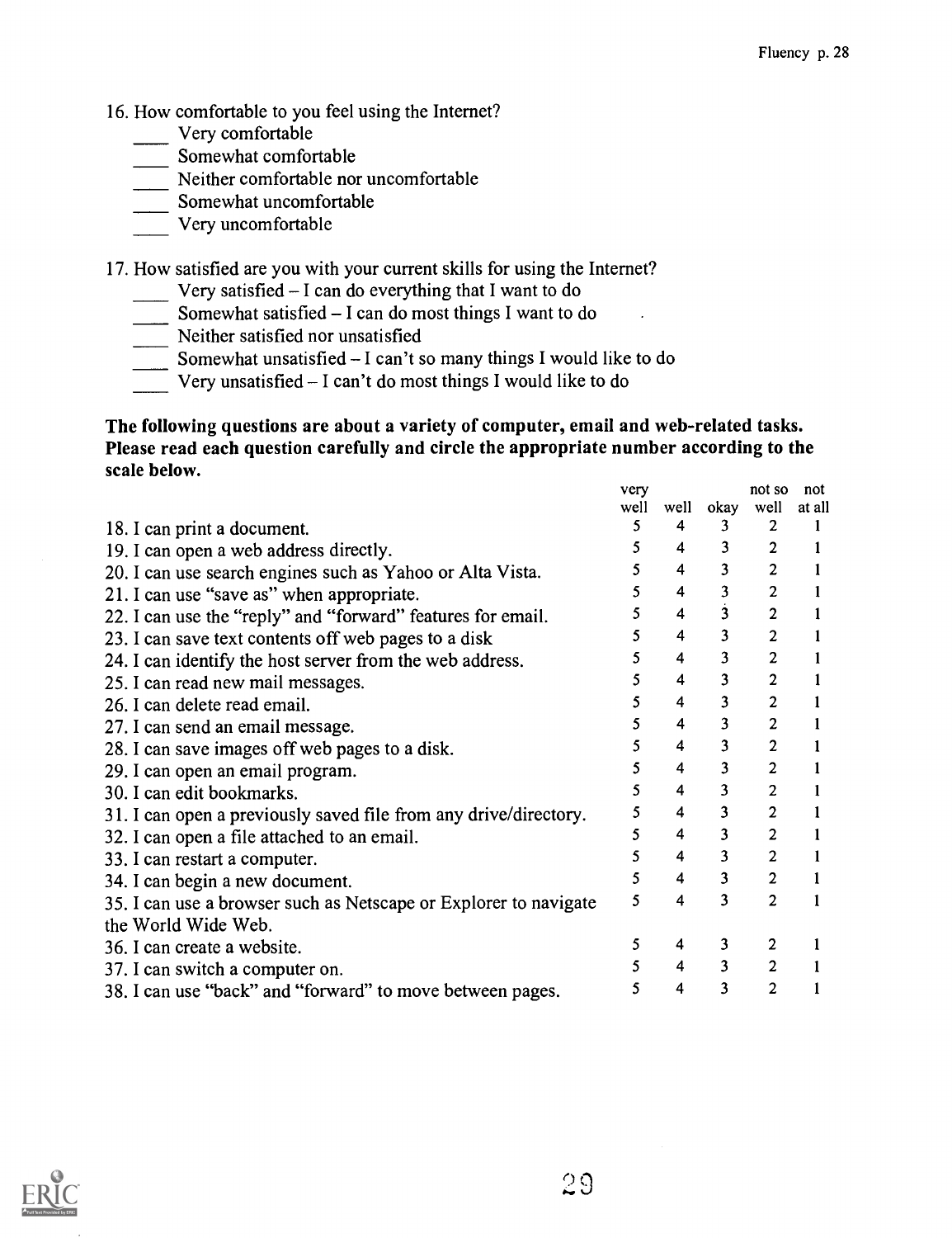The following questions are about a variety of computer and network uses. The term "network" is defined as any kind of interconnected computer system, including the Internet, email, the World Wide Web, Telnet, online services, bulletin boards, etc. Please read each question carefully and circle the appropriate number according to the scale below.

|                                                   | very |                         |                         |                |              |  |
|---------------------------------------------------|------|-------------------------|-------------------------|----------------|--------------|--|
|                                                   |      | frequently frequently   | sometimes               | rarely         | never        |  |
| 39. I use a computer to save time on work that    | 5    |                         | 3                       | 2              | 1            |  |
| would take me longer otherwise.                   |      |                         |                         |                |              |  |
| 40. I use a computer to create professional-      | 5    | $\overline{\mathbf{4}}$ | $\overline{\mathbf{3}}$ | $\overline{2}$ | 1            |  |
| looking work.                                     |      |                         |                         |                |              |  |
| 41. I play games on a computer.                   | 5    | 4                       | 3                       | 2              | 1            |  |
| 42. I do work by hand even though it would be     | 5    | 4                       | 3                       | $\overline{2}$ | 1            |  |
| faster on a computer.                             |      |                         |                         |                |              |  |
| 43. I use a computer to fill free time.           | 5    | 4                       | 3                       | $\mathbf{2}$   | $\mathbf{1}$ |  |
| 44. I lose track of time while using a computer.  | 5    | 4                       | $\overline{\mathbf{3}}$ | $\mathbf{2}$   | 1            |  |
| 45. I use a computer to procrastinate from doing  | 5    | 4                       | 3 <sub>1</sub>          | $\overline{2}$ | $\mathbf{1}$ |  |
| work.                                             |      |                         |                         |                |              |  |
| 46. I do work by hand because it is faster than   | 5    | $\overline{\mathbf{4}}$ | 3                       | $\mathbf{2}$   | 1            |  |
| doing it on a computer.                           |      |                         |                         |                |              |  |
| 47. I do work by hand that would look better if I | 5    | 4                       | 3                       | $\overline{2}$ | 1            |  |
| did it on a computer.                             |      |                         |                         |                |              |  |
| 48. I use a computer to do higher-quality work    | 5    | $\overline{\mathbf{4}}$ | 3                       | $\overline{c}$ | 1            |  |
| than I could do otherwise.                        |      |                         |                         |                |              |  |
| 49. I use a Network to meet new people.           | 5    | 4                       | 3                       | $\mathbf{2}$   | 1            |  |
| 50. I use a Network to talk to people I see       | 5    | 4                       | 3                       | 2              | 1            |  |
| regularly in person.                              |      |                         |                         |                |              |  |
| 51. I use a Network to shop/look at products I    | 5    | 4                       | 3                       | $\overline{2}$ | 1            |  |
| would like to buy.                                |      |                         |                         |                |              |  |
| 52. I spend time learning about the computer or   | 5    | 4                       | 3                       | $\overline{2}$ | $\mathbf{1}$ |  |
| Network itself.                                   |      |                         |                         |                |              |  |
| 53. I shop for computer hardware or software by   | 5    | 4                       | 3                       | $\overline{2}$ | 1            |  |
| going to stores or looking at catalogs.           |      |                         |                         |                |              |  |
| 54. I spend time downloading and/or installing    | 5    | 4                       | 3                       | $\mathbf{2}$   | 1            |  |
| software.                                         |      |                         |                         |                |              |  |
| 55. I use a Network to keep in touch with friends | 5    | 4                       | 3                       | $\overline{2}$ | 1            |  |
| and family who are far away.                      |      |                         |                         |                |              |  |
| 56. I spend time configuring the computer to      | 5    | 4                       | 3                       | $\overline{2}$ | 1            |  |
| look and act as I want it to.                     |      |                         |                         |                |              |  |

How frequently do you access the Internet to find the following kind of information? < Once

 $\sim$   $\sim$ 

30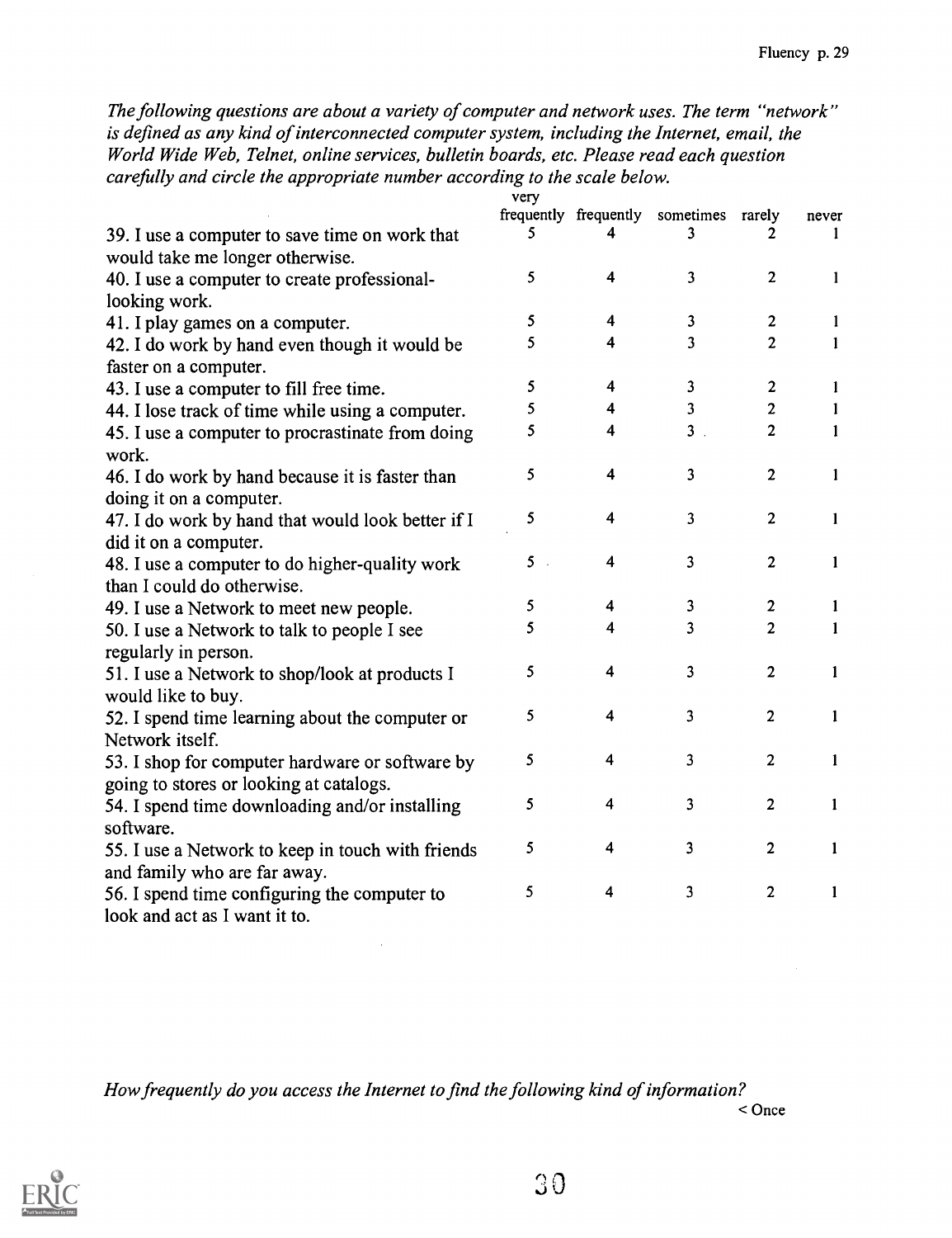|                                                                  | Daily | Weekly Monthly a month Never |  |
|------------------------------------------------------------------|-------|------------------------------|--|
| 57. To access newsgroups?                                        |       |                              |  |
| 58. To access online news?                                       |       |                              |  |
| 59. To access information about commercial<br>products/services? |       |                              |  |
|                                                                  |       |                              |  |
| 60. To purchase commercial products/services?                    |       |                              |  |
| 61. To access reference materials?                               |       |                              |  |
| 62. To access research reports $\&$ projects?                    |       |                              |  |
| 63. To access financial information?                             |       |                              |  |
| 64. To access health/medical information?                        |       |                              |  |
| 65. To access online chat groups?                                |       |                              |  |
| 66. To access online job listings?                               |       |                              |  |
| 67. To access online home/rental listings?                       |       |                              |  |
| 68. To access online telephone listings?                         |       |                              |  |
| 69. To access online maps?                                       |       |                              |  |

How frequently to you use the Web instead of doing one of the following activities?

|                                                    |       |    |                              | $<$ Once |  |
|----------------------------------------------------|-------|----|------------------------------|----------|--|
|                                                    | Daily |    | Weekly Monthly a month Never |          |  |
| 70. Instead of watching TV?                        |       |    |                              |          |  |
| 71. Instead of talking on the phone?               |       |    |                              |          |  |
| 72. Instead of sleeping?                           |       | -4 |                              |          |  |
| 73. Instead of exercising?                         |       |    |                              |          |  |
| 74. Instead of reading books/magazines/newspapers? |       |    |                              |          |  |
| 75. Instead of going to the movies?                |       |    |                              |          |  |
| 76. Instead of going out/socializing?              |       |    |                              |          |  |
| 77. Instead of doing household work?               |       |    |                              |          |  |

# This completes this survey. Thank you for your participation.

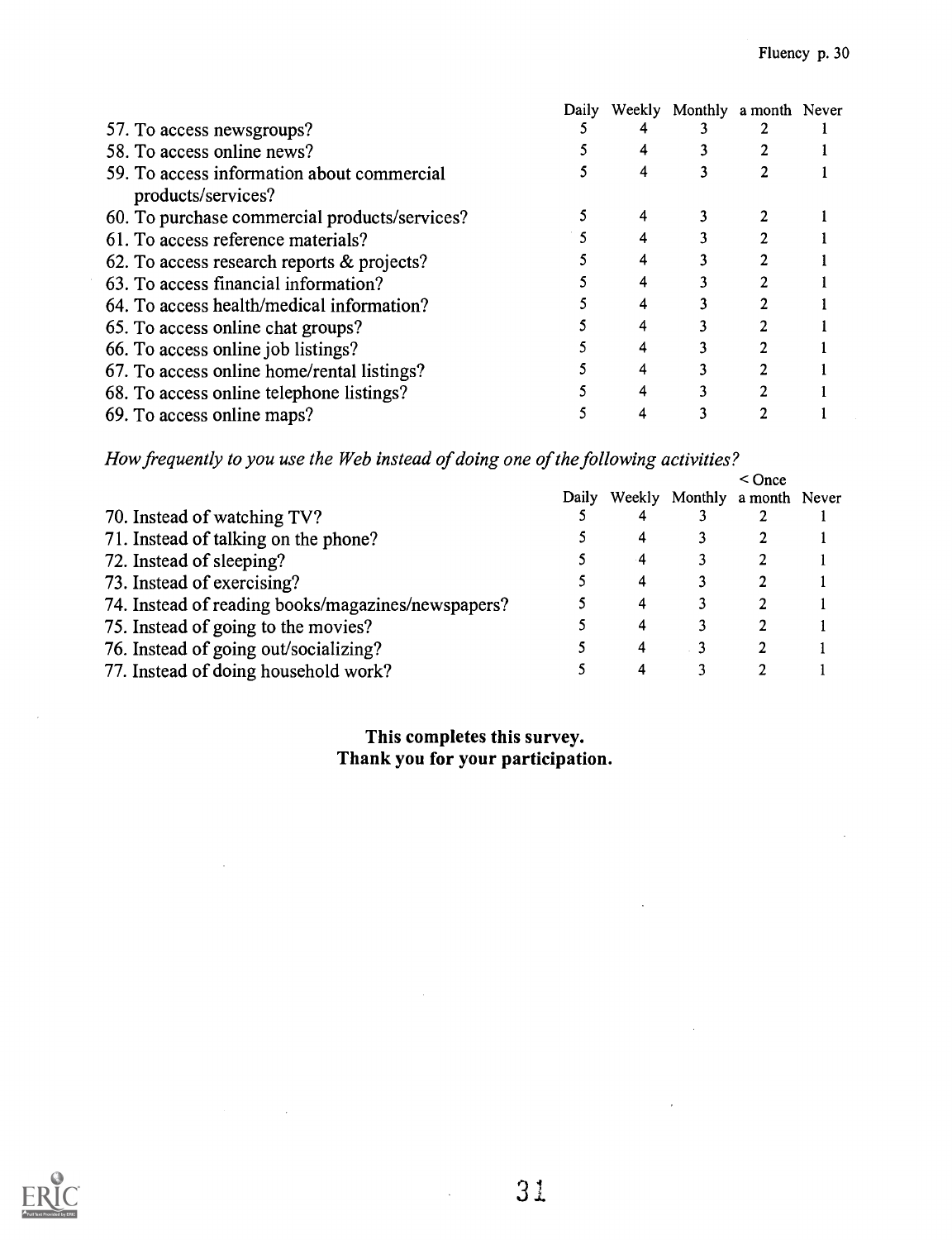CS 510 671



U.S. Department of Education Office of Educational Research and Improvement (OERI) National Library of Education (NLE) Educational Resources Information Center (ERIC) and a constructional Resources Intermation Center

Reproduction Release (Specific Document)



I. DOCUMENT IDENTIFICATION:

| Title: The Computer - Errail - Ves (CEW) Fluency Scale - Development and Validation |                                |
|-------------------------------------------------------------------------------------|--------------------------------|
| Author(s): Wha K. Bunz, Howard E. Sypbox                                            |                                |
| Corporate Source: Chrisession of Varsos                                             | $\vert$ Publication Date: 2001 |

### II. REPRODUCTION RELEASE:

In order to disseminate as widely as possible timely and significant materials of interest to the educational community, documents announced in the monthly abstract journal of the ERIC system, Resources in Education (R1E), are usually made available to users in microfiche, reproduced paper copy, and electronic media, and sold through the ERIC Document Reproduction Service (EDRS). Credit is given to the source of each document, and, if reproduction release is granted, one of the following notices is affixed to the document.

If permission is granted to reproduce and disseminate the identified document, please CHECK ONE of the following three options and sign in the indicated space following.

| The sample sticker shown below will<br>be affixed to all Level 1 documents                                                                                                               | The sample sticker shown below will be<br>affixed to all Level 2A documents                                                                                                                         | The sample sticker shown below will be<br>affixed to all Level 2B documents                                                         |  |
|------------------------------------------------------------------------------------------------------------------------------------------------------------------------------------------|-----------------------------------------------------------------------------------------------------------------------------------------------------------------------------------------------------|-------------------------------------------------------------------------------------------------------------------------------------|--|
| IPERMISSION TO REPRODUCE AND<br>DISSEMINATE THIS MATERIAL HAS I<br><b>BEEN GRANTED BY</b><br>TO THE EDUCATIONAL RESOURCES!                                                               | PERMISSION TO REPRODUCE AND<br>DISSEMINATE THIS MATERIAL IN<br>MICROFICHE, AND IN ELECTRONIC MEDIA<br> FOR ERIC COLLECTION SUBSCRIBERS ONLY.<br>HAS BEEN GRANZED BY<br>TO THE EDUCATIONAL RESOURCES | PERMISSION TO REPRODUCE AND<br>DISSEMINATE THIS MATERIAL IN<br>IMICROFICHE ONLY HAS BEEN GRANTED BY<br>TO THE EDUCATIONAL RESOURCES |  |
| <b>INFORMATION CENTER (ERIC)</b><br>Level 1                                                                                                                                              | <b>INFORMATION CENTER (ERIC)</b><br>Level 2A                                                                                                                                                        | <b>INFORMATION CENTER (ERIC)</b><br>Level 2B                                                                                        |  |
|                                                                                                                                                                                          |                                                                                                                                                                                                     |                                                                                                                                     |  |
| Check here for Level 1 release.<br>permitting reproduction and<br>ldissemination in microfiche or other<br>ERIC archival media (e.g.<br>electronic) and paper copy.                      | Check here for Level 2A release, permitting<br>reproduction and dissemination in microfiche<br>and in electronic media for ERIC archival<br>collection subscribers only                             | Check here for Level 2B release, permitting<br>reproduction and dissemination in microfichel<br>only                                |  |
| Documents will be processed as indicated provided reproduction quality permits.<br>If permission to reproduce is granted, but no box is checked, documents will be processed at Level 1. |                                                                                                                                                                                                     |                                                                                                                                     |  |